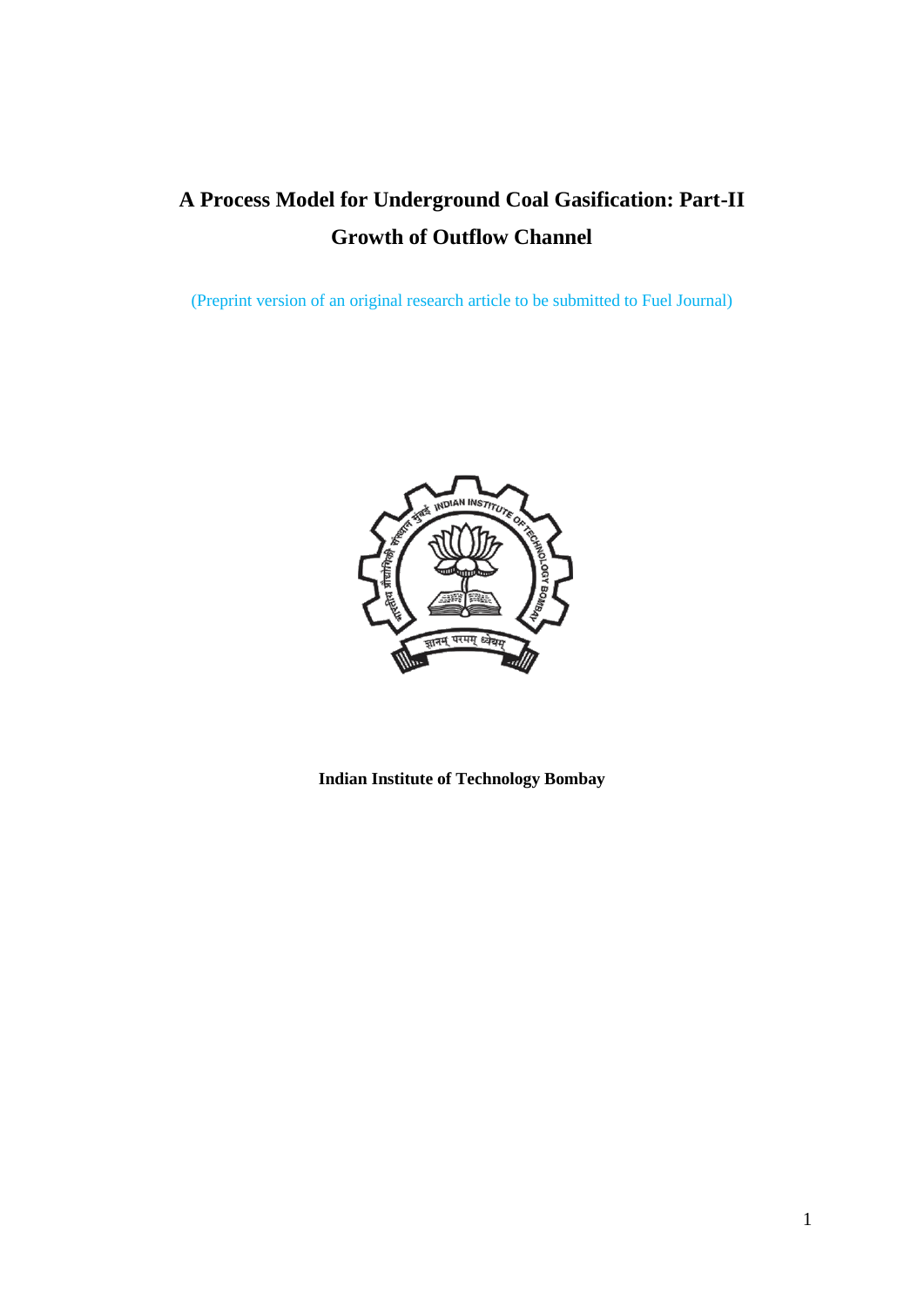## **A Process Model for Underground Coal Gasification: Part-II Growth of Outflow Channel**

## **Ganesh Samdani<sup>1</sup> , Preeti Aghalayam<sup>2</sup> , Anuradda Ganesh<sup>3</sup> , R. K. Sapru<sup>4</sup> , B. L. Lohar<sup>4</sup> and Sanjay Mahajani\*,1**

Department of Chemical Engineering, Indian Institute of Technology Bombay, Powai, Mumbai 400076 Department of Chemical Engineering, Indian Institute of Technology Madras, Chennai 600036 <sup>3</sup>Department of Energy Science and Engineering, Indian Institute of Technology Bombay, Powai, Mumbai 400076 Institute of Reservoir Studies, ONGC, Ahmedabad

## **Abstract**

Underground Coal Gasification is a process of gasifying coal *in-situ* to produce syn-gas. The gas thus produced, passes through the outflow channel that leads to the production well. As explained in part-I of this paper (Samdani et al., 2014), cavity growth between injection and production wells happens in two distinct phases. This paper presents an unsteady state model for cavity growth and gas production in phase-II wherein, the growth occurs mostly in horizontal direction towards the production well through the outflow channel. This phase of UCG lasts much longer than phase-I, in which growth takes place in vertical direction till the cavity hits the overburden. In the model for phase-II, the outflow channel is divided in small sections along its length and each section includes three subzones i.e. rubble zone, void zone and roof at the top. A compartment model is developed to reduce the complexity caused by non-ideal flow patterns and changing sizes of different subzones inside the outflow channel. The subzones and the sections are linked appropriately, for mass and energy flow, to give overall performance during Phase-II of UCG. The proposed approach combines chemical reactions, heat and mass transfer effects, spalling characteristic and complex flow patterns to achieve meaningful results. In all, seven gas species, three solid species and eleven reactions are included. The simulation results such as variation in solid density, dynamics of different zones, exit gas quality are presented. The model is validated by comparing the predicted exit gas quality and that observed during similar laboratory scale experiments. Finally the results are also compared with field scale experiments. This model along with the Phase-I model provides a complete modeling solution for UCG process.

**Keywords**: Underground coal gasification, outflow channel, compartment model, spalling

\*Corresponding author. Tel.:  $+91$  (0) 22 25767246. E-mail address: [sanjaym@iitb.ac.in](mailto:sanjaym@iitb.ac.in)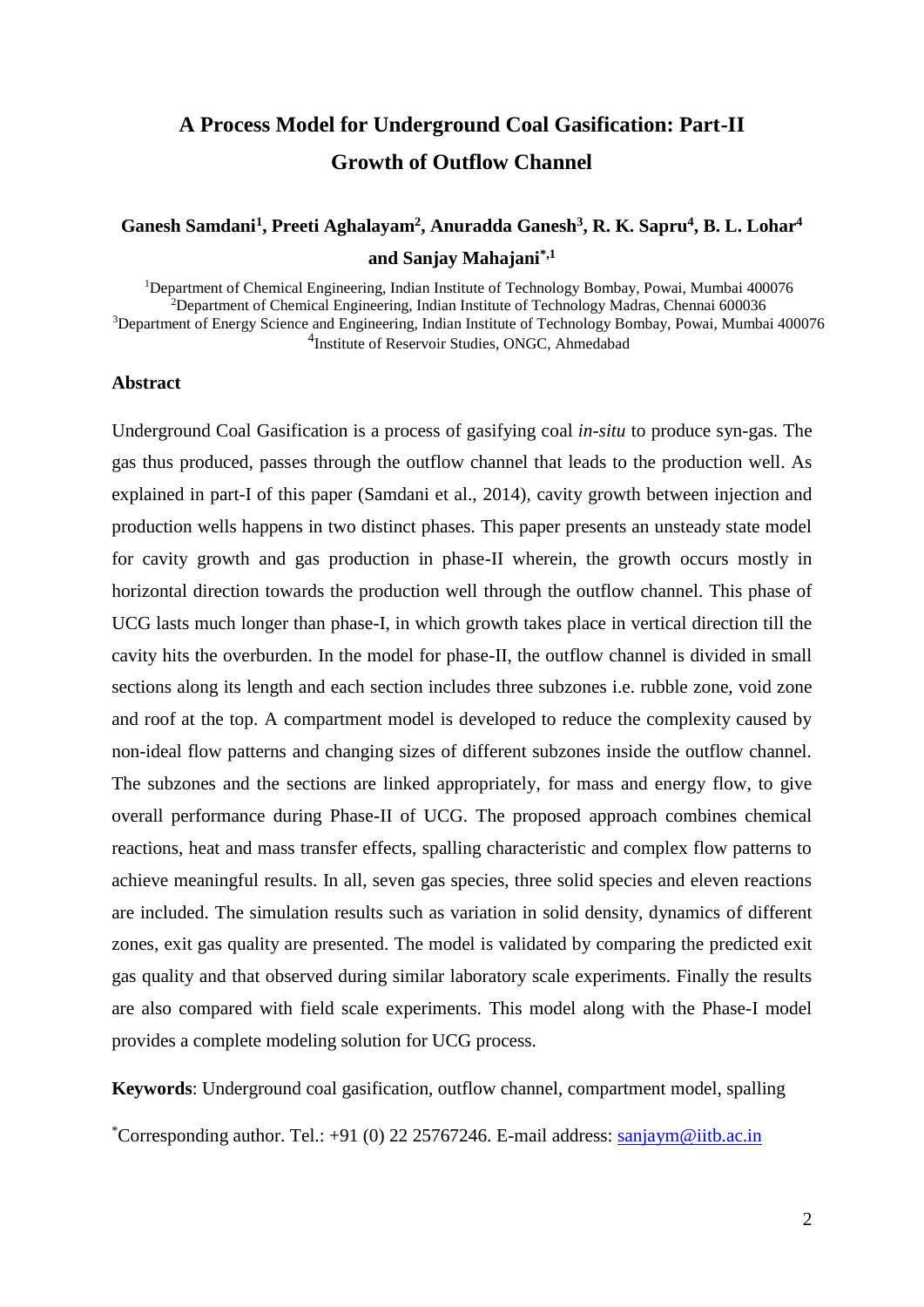## **Introduction**

Underground coal gasification (UCG) is a process of producing syn-gas by gasifying coal insitu that is otherwise technically or economically unminable<sup>1</sup>. The process involves a sequence of steps starting from drilling of injection and production wells to the syngas generation, by injecting gasifying agents. Figure 1 shows the typical steps involved in UCG process and different phases of UCG, as explained in our previous work<sup>2</sup>.



**Figure 1. Schematic of UCG showing different phases of UCG cavity growth<sup>2</sup>**

The injection and production wells are typically around 50-60 m apart from each other<sup>3</sup>. This distance depends on available reserves, permeability and thickness of coal seam. The cavity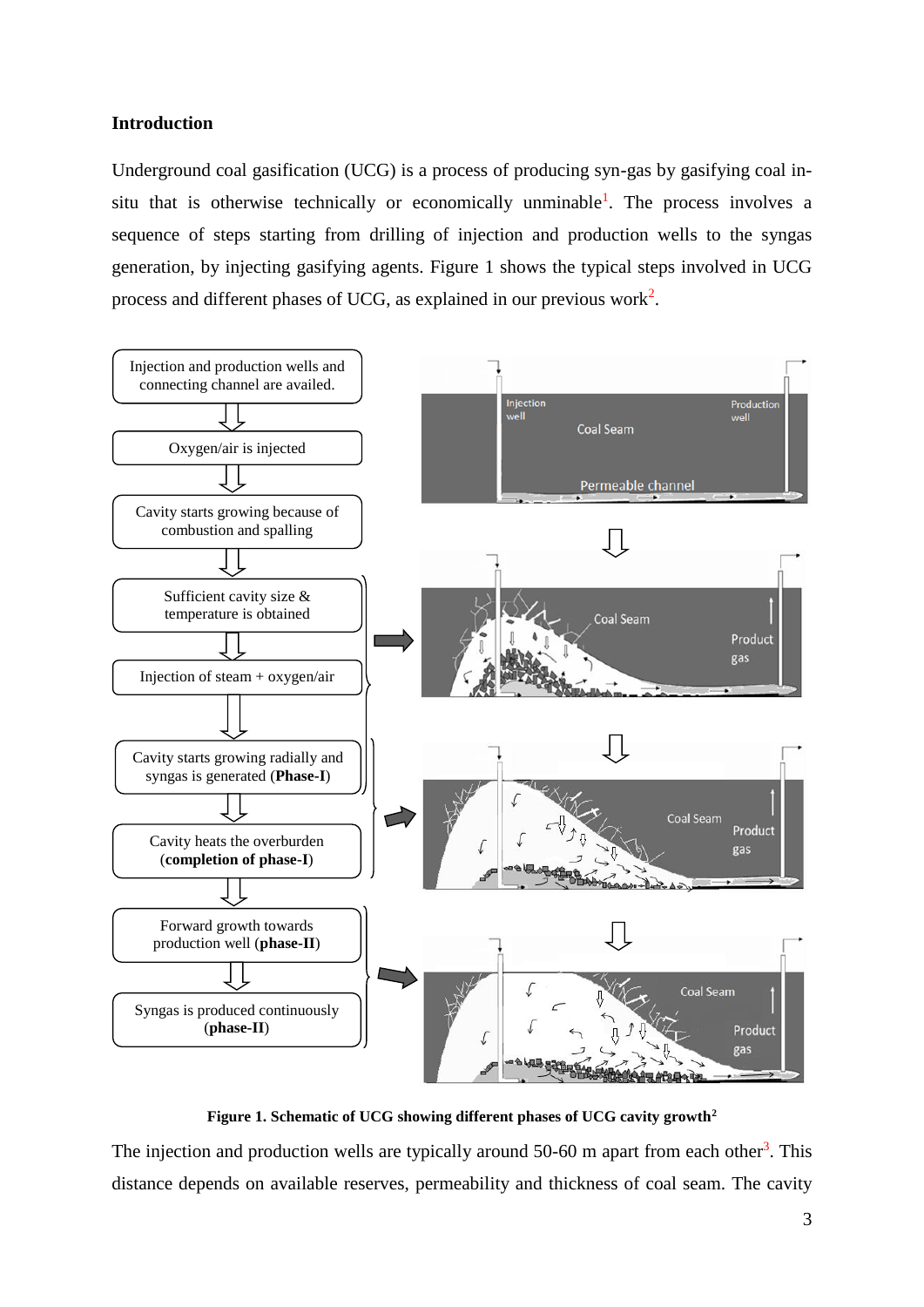near the injection well starts growing initially and it reaches the overburden much earlier compared to reaching the production well. This is because of the longer distance between injection and production wells compared to coal seam thickness. After the cavity hits the overburden, growth starts in lateral direction towards the production well. This phase of lateral growth is termed as Phase-II, which is essentially the gasification happening in outflow channel. Since the outflow channel is considerably long, this phase of UCG lasts much longer than the previous one. The outflow channel, in the absence of spalling, can be modeled like a channel gasifier with reactive porous walls. However, in case of coal with a tendency to spall, underground gasifier geometry becomes complex due to the presence of rubble on the floor of outflow channel as well. There have been several studies reported in literature to model channel gasifiers<sup> $4-10$ </sup>. These studies either do not consider complex flow patterns and spalling, or oversimplify their presence. A notable effort by Chang<sup>5</sup> is on developing a process model for channel gasifier, which is partially filled by spalled rubble; however their definition of spalling is not mechanistic and it needs estimation of three empirical constants for every coal. Their model also assumes equilibrium for water-gas-shift reaction. Later few other researchers<sup>11,12</sup> also attempted to model spalling which was limited by dimensionality of model or approximate spalling definitions. In view of the previous models, it can be said that there is no work which considers UCG in two distinct phases and models the complex reaction chemistry, flow dynamics and spalling, all at a time.

In the present work, we propose a modeling strategy for gasification in Phase-II of UCG and predict the UCG performance for a lignite reserve from Vastan, Surat, India. Both, this model and the Phase-I model presented earlier<sup>2</sup>, can be conveniently used for other coals as well, provided that the data on kinetics and spalling for the respective coals are available. Compartment modelling approach, based on reported RTD studies for actual field trials, is used to describe gasification in Phase-II i.e. for the growth in forward direction. This is accomplished by developing an unsteady state model for different zones in the outflow channel.

## **Model development for UCG during Phase-II: growth of outflow channel**

To develop a model for UCG, different inputs like kinetics, heat and mass transfer correlations, spalling characteristics, flow patterns etc. are required. These inputs and their importance in a UCG model have already been detailed in Part-I of the paper.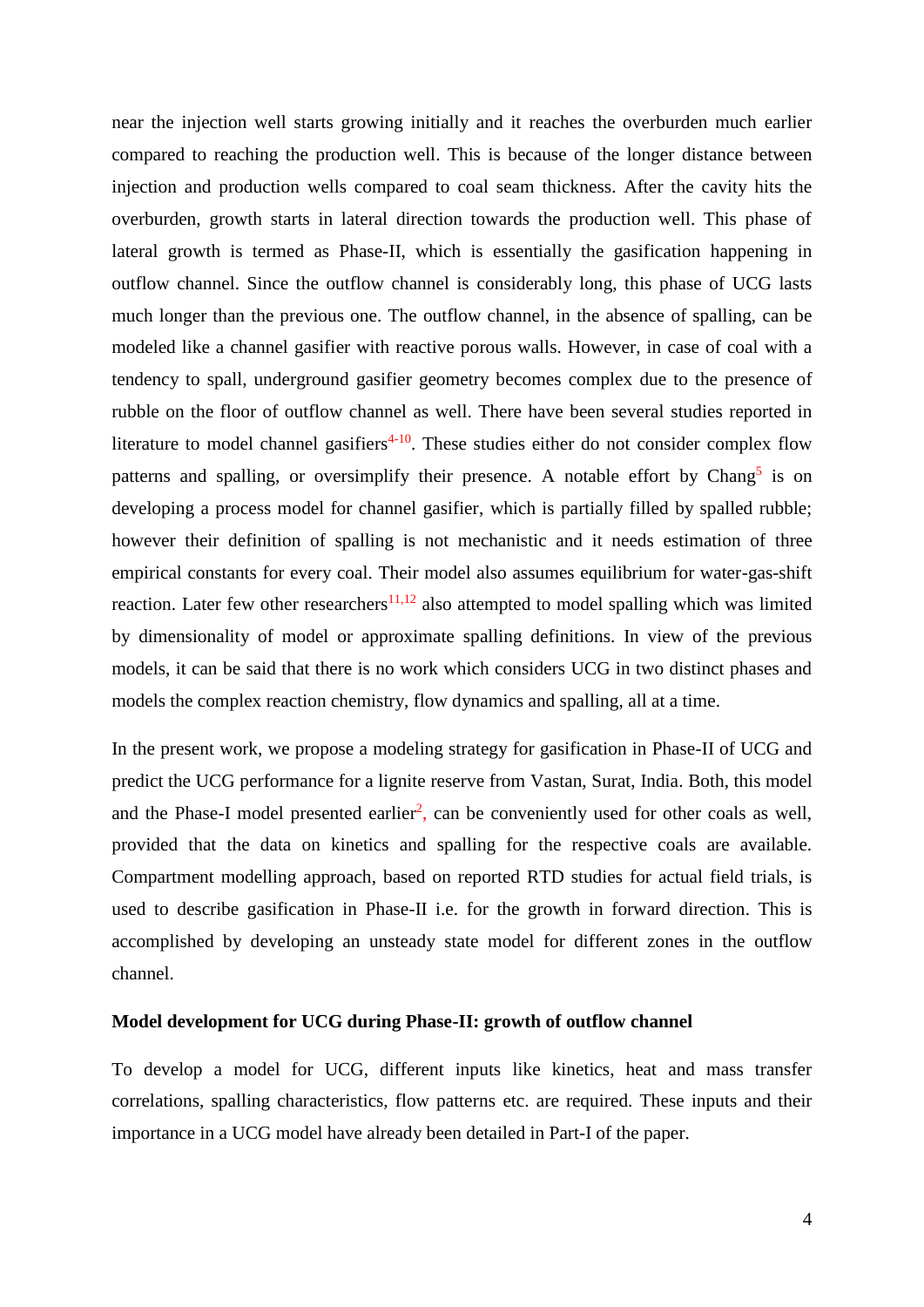Figure 2 shows a typical shape of UCG cavity at the end of phase-I, which essentially is cavity followed by the outflow channel. At any given time, spalled rubble is present only till some distance from the injection well, as the extent of spalling is less in the outflow channel due to lower temperature and lower degree of pyrolysis of coal seam prevailing in that region.



**Figure 2. Schematic of outflow channel of UCG cavity (Phase-II)**

Several RTD studies have been performed in UCG field trials $13-14$ . The tracer studies for Hoe Creek-II show the presence of two gasification paths because of the existence of both void space and rubble for at least some part of the outflow channel. However, a modified singlepath tanks-in-series model is used for simulating the UCG outflow channel as the loss of representativeness is relatively minor<sup>5</sup>. These tanks divide the outflow channel into sections along the distance between the injection and production wells (Figure 2). Each section is termed as a compartment and one such compartment with detailed interaction between its different zones and other compartments is shown in [Figure](#page-5-0) 3a.

Each compartment consists of void in channel, rubble (consisting of coal, char and ash) on the floor of channel and dry and wet zones inside the roof. The shape of the outflow channel is assumed to be half-cylinder with cylinder axis along the length of channel and the channel diameter reducing towards the production well. To accommodate two paths in the channel, the inlet stream to a compartment splits into parts: one entering the void and the other passing through the rubble. These two streams are of same composition but different flow rates and the distribution of flow between void and rubble is assumed to be proportional to the empty (porous) volume in void and rubble zone. Further at the exit of any compartment, streams from both rubble and void get mixed and later the mixed stream splits again into two streams of different flow rates.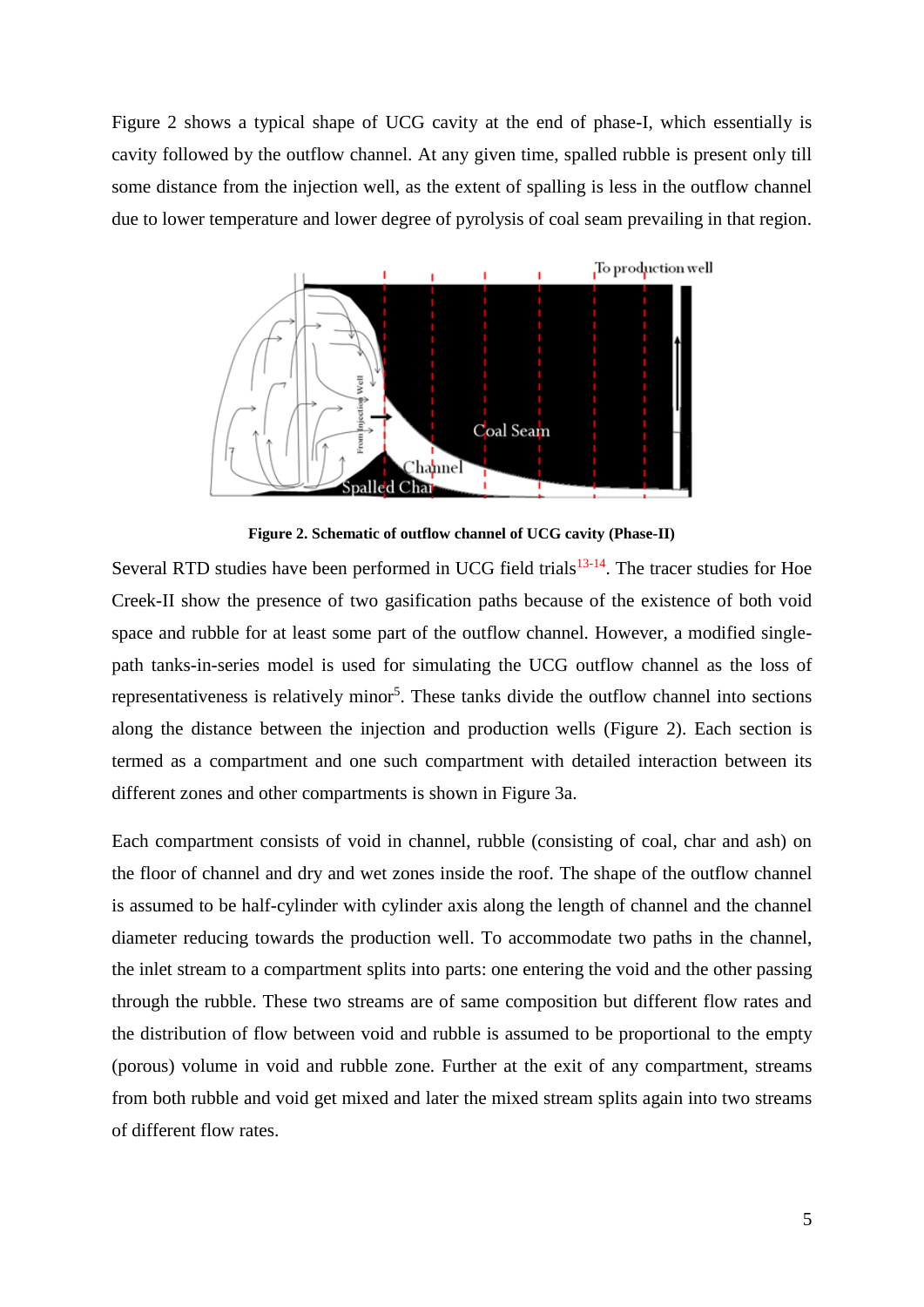

<span id="page-5-0"></span>**Figure 3. Schematic of a) compartment and b) proposed model for outflow channel modeling**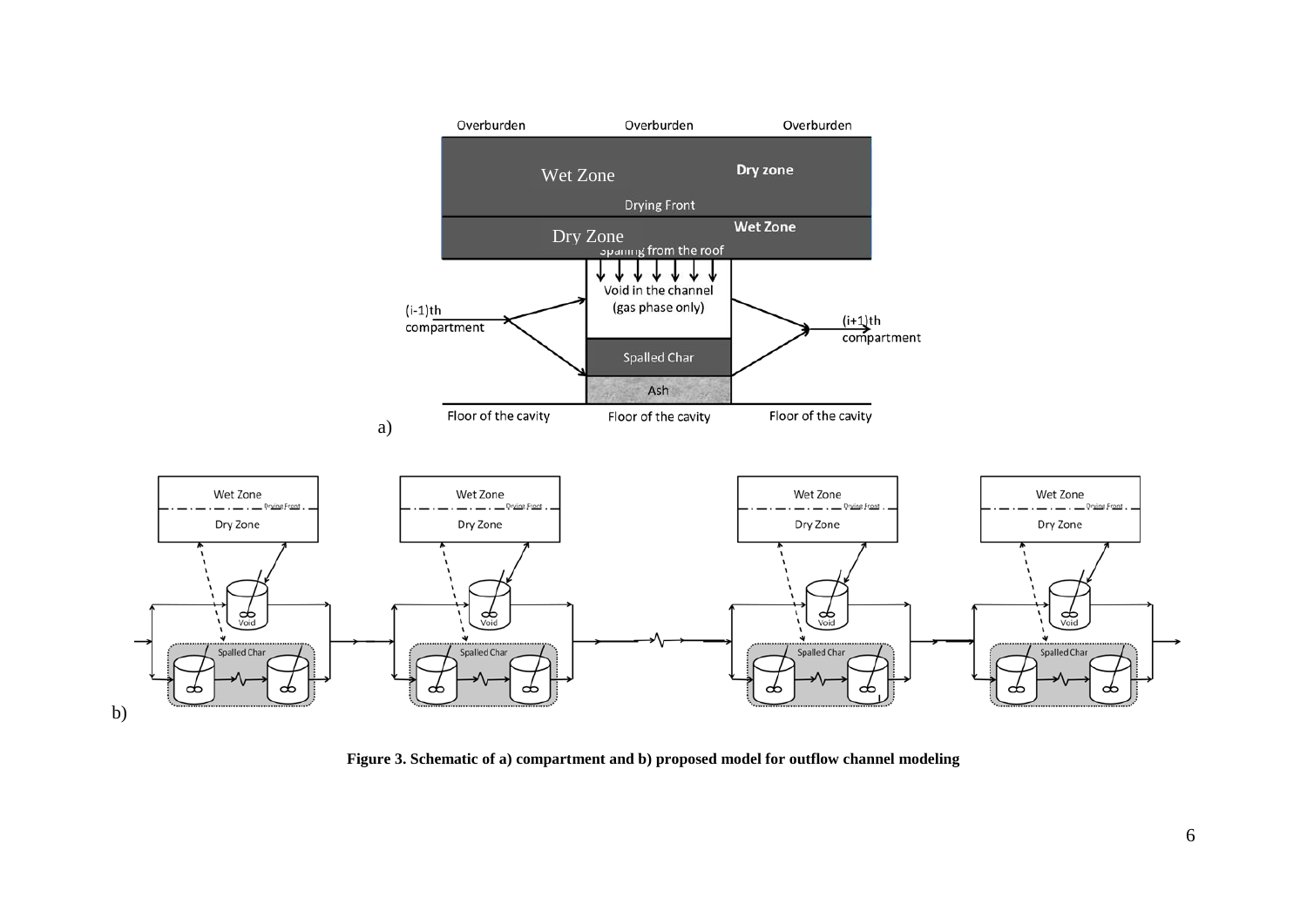This mixing and splitting of gas streams after every compartment facilitates the redistribution of gases based on porous volumes of different zones in any compartment. Heat is transferred by convection between rubble and void; and by radiation between rubble and the roof in each compartment.

It is assumed that the gas flow is completely mixed in the void zone of any compartment. The extent of axial mixing for the flow in the rubble zone is however assumed to be relatively less and is represented by CSTRs in series. Basis for this observation is that when the gases have to flow through porous solids, there is a resistance for axial mixing in rubble, whereas empty void zone shows higher axial mixing. The above observation is for void zone in one compartment only. Overall, a series of CSTRs represents the total void in the channel, as the channel is divided in compartments of different sizes. On the other hand, diffusion is assumed to be the only mode of species transport inside the coal seam above the void. As the size of rubble zone in the channel varies from inlet to outlet, the number and sizes of mixed flow reactors representing the rubble zone may also vary. Similarly, the size of mixed flow reactor representing void in a compartment also decreases from the inlet end to the outlet end. At a given time, after some distance from the inlet, the size of permeable channel remains constant, as it is unaffected by the upstream processes. [Figure](#page-5-0) 3b provides a generalized reactor network proposed for modeling of phase-II of UCG. The exact number of compartments in the channel and mixed flow reactors in the rubble may be determined by performing detailed residence time distribution studies on the outflow channel geometry for a given coal. In this work, a single mixed flow reactor is assumed to represent the rubble zone. In the following section, the models of different zones in each compartment are described along with the assumptions and important features.

#### **Rubble zone model for spalled char/coal**

As mentioned earlier, rubble zone in every compartment is modeled as a single CSTR. The important characteristic of this CSTR model is that there are no spatial variations of temperature and gas phase composition inside the entire rubble in a compartment.

The various other assumptions and important features of the model are as follows:

- Mass and energy balances are written separately for the solid and the gas species.
- Complete mixing takes place throughout the rubble zone in a compartment causing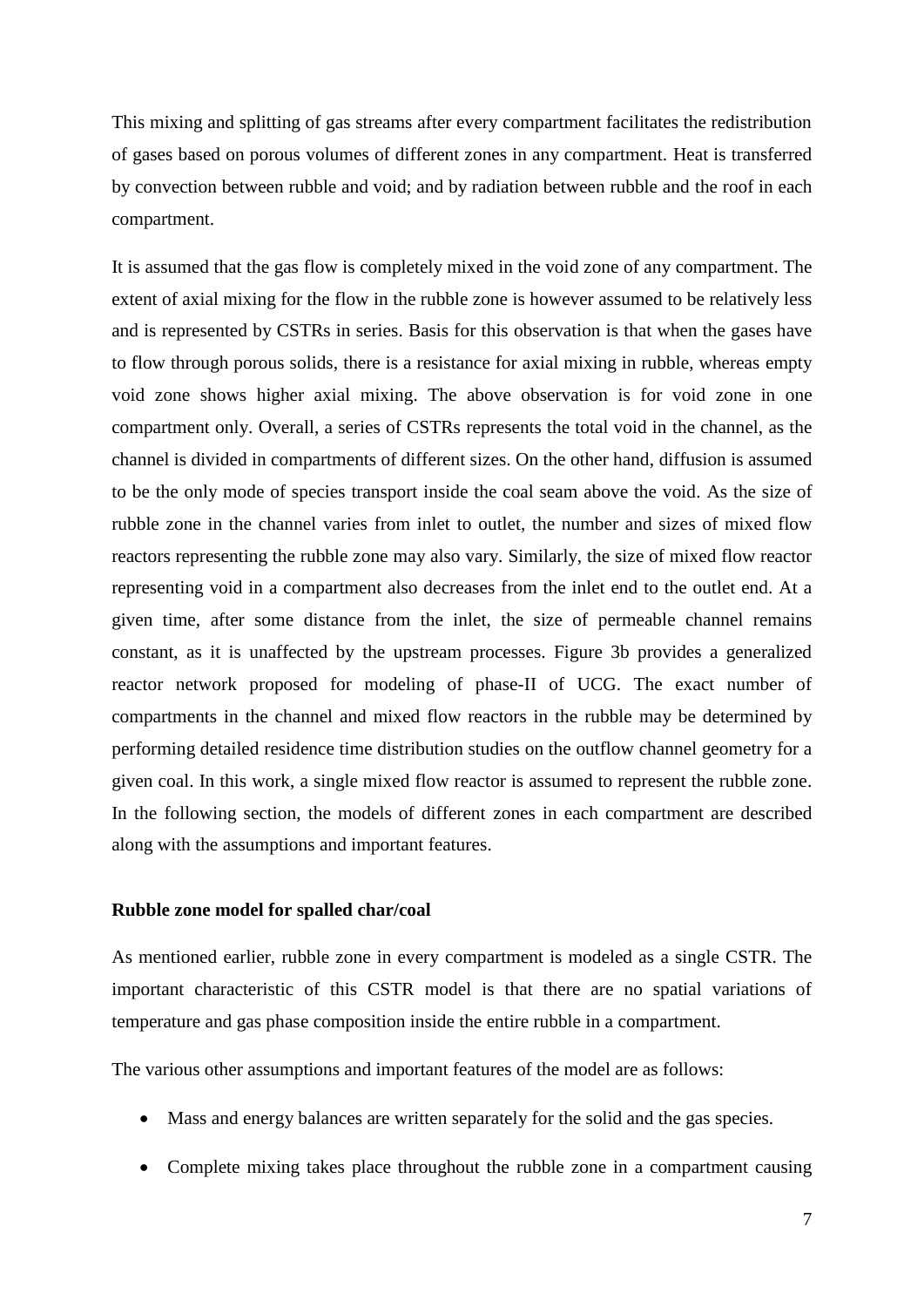uniform temperature and compositions of the solid and gas phases everywhere.

- Gas phase consists of seven species  $N_2$ ,  $O_2$ ,  $H_2O$ ,  $H_2$ ,  $CH_4$ ,  $CO$  and  $CO_2$ . Nitrogen is not present if pure oxygen is injected.
- Solid phase consists of three species: coal, char and ash.
- A set of ten reactions is considered: pyrolysis, spontaneous reforming of tar, four char reactions, water gas shift reaction and three gas phase oxidation reactions.
- Drying is not considered in the rubble zone as the spalled coal is completely dried before it spalls from the roof.
- Solid and gas phase temperatures are directly affected by heterogeneous and homogeneous reactions, respectively, and are related through a suitable correlation for the convective heat-transfer coefficient.
- Heat is transferred to the roof by radiation from the external top surface of the rubble.
- The mass transfer resistance at the gas-solid interface is considered for of all the heterogeneous reactions.
- No volume contraction is considered because of reaction, however, rubble volume increases because of spalling from roof.

#### *Gas phase species mass balance*

$$
\frac{\partial c_{gi}}{\partial t} = \frac{1}{\tau_{spall}} \left( C_{gi,in} - C_{gi} \frac{\nu}{\nu_{in}} \right) + \sum_{j=1}^{n} a_{ij} R_j \tag{1}
$$

Initial condition:  $at t = 0, C_{gi} = C_{gi,0}$ 

#### *Gas phase energy balance*

$$
\sum_{i=1}^{n} C_{gi} C_{pi} \frac{\partial \tau_g}{\partial t} = \frac{1}{\tau} \Big( C_{gi,in} H_{i,in} - C_{gi} H_i \frac{\nu}{\nu_{in}} \Big) - h_T (T_g - T_s) - \sum_{j=1}^{n} \Delta H_j R_j \tag{2}
$$

Boundary condition: at  $t = 0$ ,  $T_g = T_{g,0}$ 

## *Gas phase volumetric flow rate*

$$
\frac{v}{v_0} = \frac{\left(\tau_{spall} \sum_i \sum_{j=1}^n a_{ij} R_j M_i + \sum_i C_{g i, in} M_i\right)}{\sum_i C_{g i} M_i}
$$
\n
$$
\tag{3}
$$

8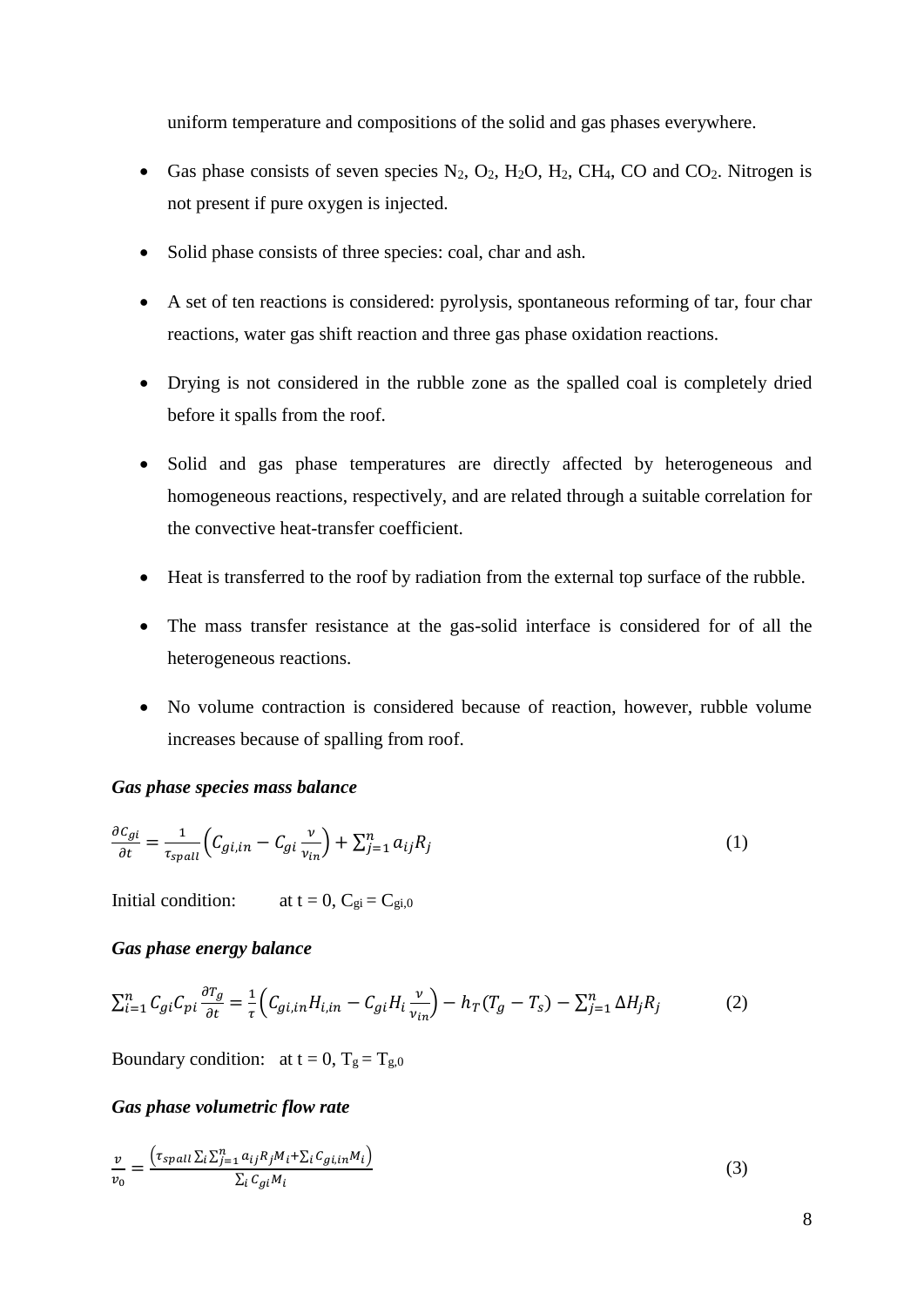Here,  $\tau_{spall} = \frac{V_{spall}}{V_{spall}}$  $\frac{p \cdot p \cdot \hat{p}}{v_0}$  and v is volumetric flow rate of exit gas from rubble.

## *Solid phase species mass balance*

$$
\frac{\partial \rho_i}{\partial t} = M_i \sum_{j=1}^n a_{s,ij} R_j \tag{4}
$$

Initial condition: at  $t = 0$ ;  $\rho_i = \rho_{i,0}$ 

## *Solid phase energy balance*

$$
\sum_{i} \rho_{i} C_{ps,i} \frac{\partial T_{s}}{\partial t} = h_{T} (T_{g} - T_{s}) - \sum_{j=1}^{n} \Delta H_{j} R_{j} - \frac{\sigma \varepsilon_{r}}{2 - \varepsilon_{r}} (T_{s}^{4} - T_{roof}^{4}) A_{spall} / V_{spall} -
$$
  

$$
h_{T, cav} (T_{s} - T_{void}) A_{spall} / V_{spall}
$$
 (5)

Initial condition: At  $t = 0$ ,  $T_s = T_s$ <sub>0</sub>

The back-mixed reactor model gives rise to stiff ordinary differential equations in time for the solid and gas phase balances.

#### **Back mixed reactor model for the void space in the cavity**

This model is similar to the sub-model for void space in the radially growing cavity evolved during Phase-I of the growth. The difference is that the channel is assumed to be a halfcylinder with cross sectional area decreasing towards the production well. The radius of the channel near the injection well is of the order the height of coal seam. The assumptions used for developing this model can be found in part-I of this paper<sup>2</sup>, and the model equations are provided here by equations 6-8 below.

#### *Gas species mass balance*

$$
\frac{\partial c_{gi}}{\partial t} = \frac{1}{\tau_{void}} \Big( C_{gi,in} - C_{gi} \frac{v}{v_{in}} \Big) + \sum_{j=1}^{n} a_{ij} R_j + k_{y, cav} (C_{gi,roof} - C_{gi}) A_{roof} / V_{cav} \tag{6}
$$

Initial value: at  $t = 0$ ,  $C_{gi} = C_{gi,0}$ 

## *Gas phase energy balance*

$$
\sum_{i=1}^{n} C_{gi} C_{pi} \frac{\partial T_g}{\partial t} = \frac{1}{\tau} \Big( C_{gi,in} H_{i,in} - C_{gi} H_i \frac{v}{v_{in}} \Big) - \sum_{j=1}^{n} \Delta H_j R_j - F_w \Delta H_{vap} + k_{y, cav} \Big( C_{gi,roof} - C_{gi} \Big) H_{i,roof} A_{roof} / V_{cav} + h_{T, cav} \Big( T_{s,roof} - T_g \Big) A_{roof} / V_{cav} + h_{T, cav} \Big( T_{s,spall} - T_g \Big) A_{spall} / V_{spall}
$$

(7)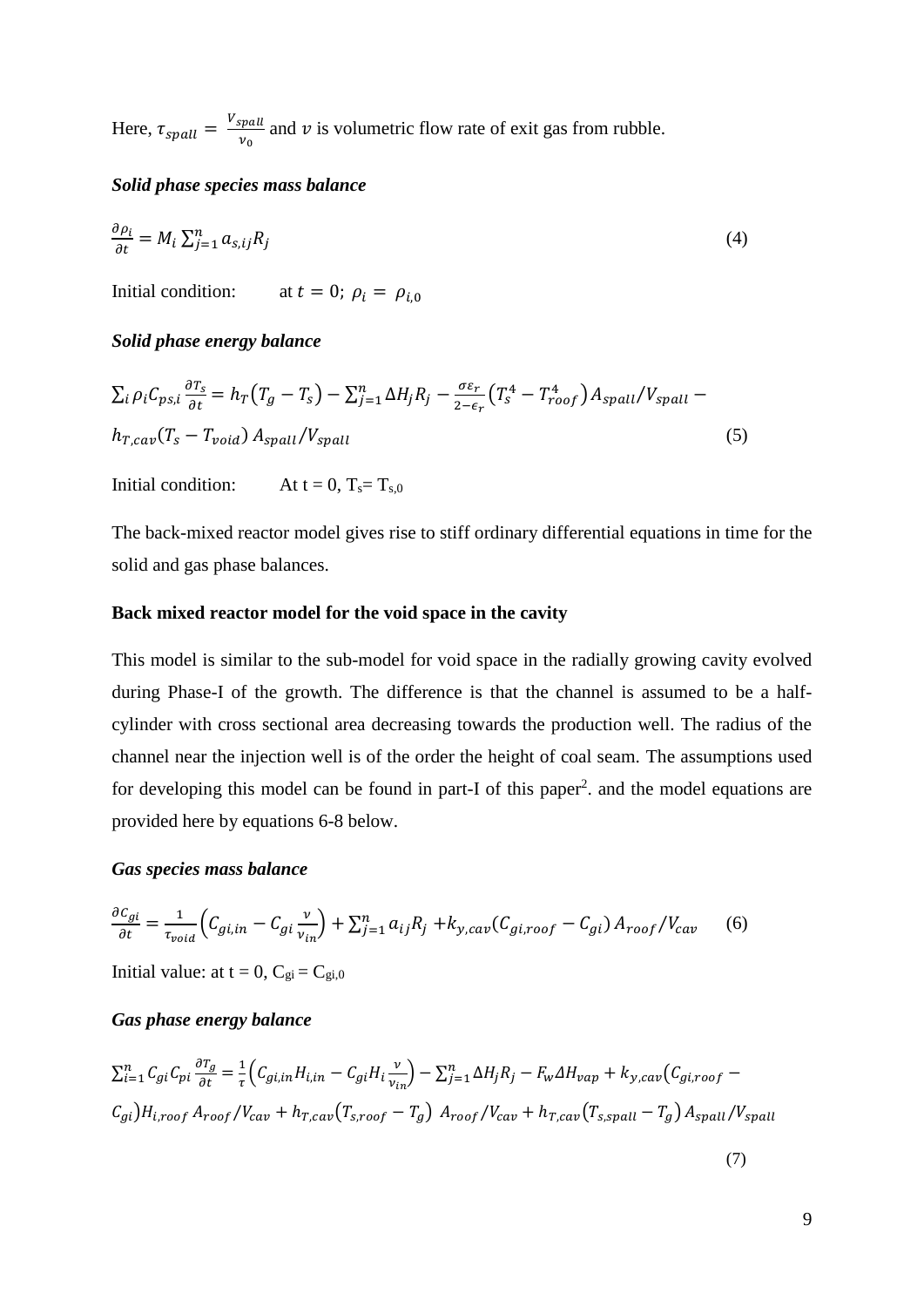Boundary condition: at  $t = 0$ ,  $T_g = T_{g,0}$ 

#### *Gas phase volumetric flow rate*

$$
\frac{v}{v_0} = \frac{\left(\tau_{void} \sum_{i} \sum_{j=1}^{n} a_{ij} R_j M_i + \sum_{i} C_{g i, in} M_i\right)}{\sum_{i} C_{g i} M_i}
$$
\n(8)

Here,  $\tau_{void} = \frac{V_{void}}{V}$  $\frac{v_{old}}{v_0}$  and  $v$  is volumetric flow rate of exit gas from void.

## **Roof model for coal seam above the void**

The sub-model for roof is also similar to the one presented earlier for modeling the roof during Phase-I of cavity growth<sup>2</sup>. Details of the assumptions considered for developing this model can be found in part-I of this paper<sup>2</sup>.

The mathematical equations describing the roof model are divided in two parts i.e. dry zone and wet zone.

#### **Dry zone**

In dry zone, the balance equations for temperature, mass flux, gas species, and solid densities are solved with appropriate boundary conditions. Heat transfer to the roof of a compartment is by convection from the void as well as by radiation from the top external surface of the rubble in that compartment. It is also assumed that ash falls apart instantaneously from the char surface.

#### *Solid phase balance*

$$
\frac{\partial \rho_i}{\partial t} = M_i \sum_{j=1}^n a_{s,ij} R_j \tag{9}
$$

Initial condition: at  $t = 0$ ;  $\rho_i = \rho_{i,0}$ 

The dry zone model assumes that the gas and the solid phases are in thermal equilibrium and thus only one heat balance equation is solved. The boundary conditions for the energy balance equation are: constant temperature at drying front and, radiation and convection at the boundary open to the cavity.

$$
\sum_{i} \rho_i C_{ps,i} \frac{\partial \tau_s}{\partial t} = \frac{\partial}{\partial v} \left[ k_{eff} A_c^2 \frac{\partial \tau_s}{\partial v} \right] - \sum_{j=1}^n \Delta H_j R_j \tag{10}
$$

Initial condition: at  $t = 0$ ,  $T_s = T_{s,0}$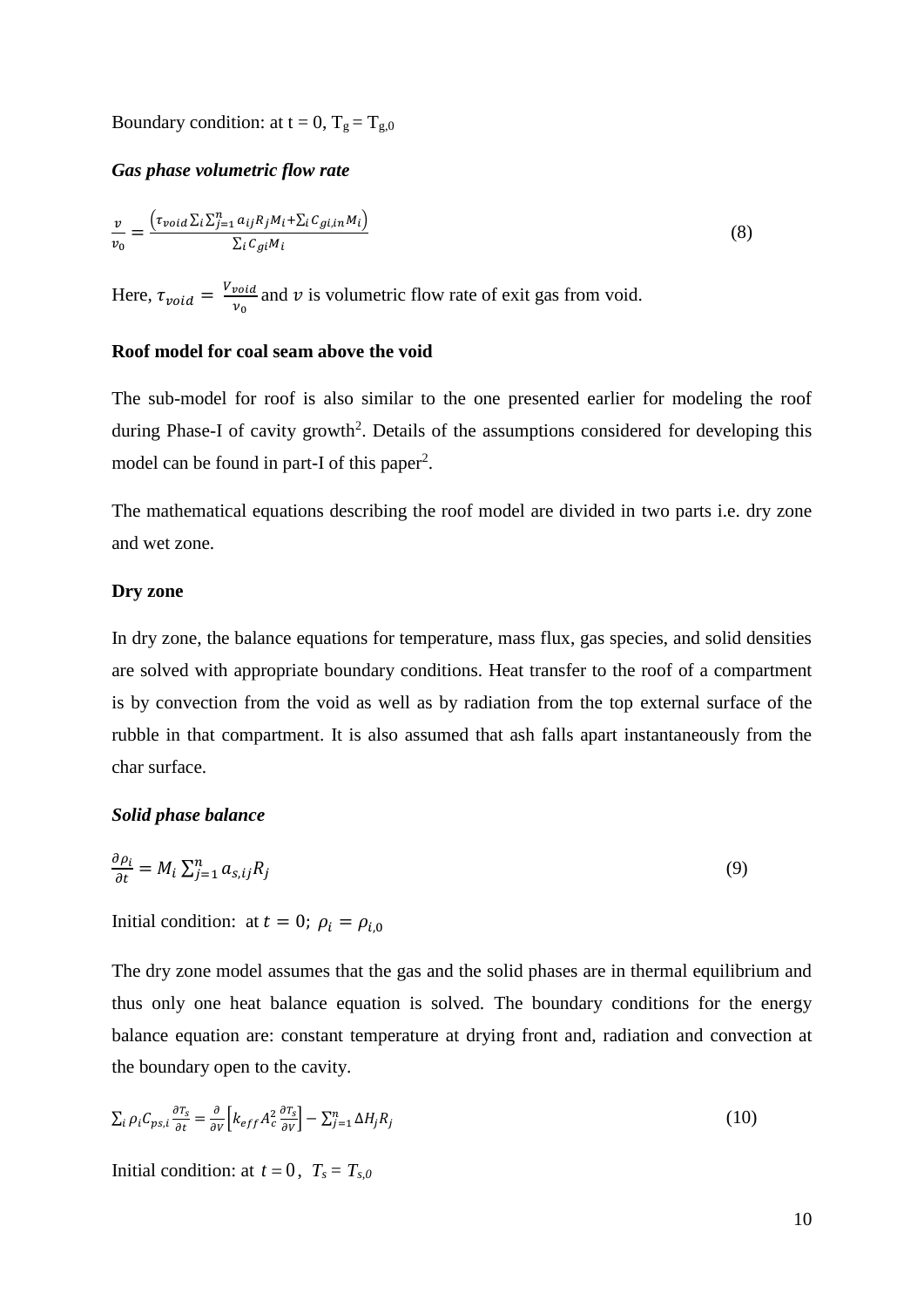Boundary conditions: at  $V = V_d$ ,  $T_s = T_d$ 

at 
$$
V = V_0
$$
,  $-k_{eff}A_{roof} \frac{\partial T_s}{\partial V} = \frac{\sigma \varepsilon_r}{2-\varepsilon_r} \left( T_{s,spall}^4 - T_s^4 \right) + h_{T, cav} (T_{void} - T_s)$ 

#### *Gas phase balance*

Because of the large differences in characteristic times of solid and gas phase variation, we assume pseudo-state for gas species balance.

$$
\frac{\partial}{\partial v} \left[ D_{eff} A_c^2 \frac{\partial c_{gi}}{\partial v} \right] + \sum_{j=1}^n a_{ij} R_j = 0 \tag{11}
$$

Convective boundary condition is used at the void side end of the roof; and gas species flux at the drying front is zero for all gases except steam. Steam flux is later related to velocity of drying front.

at V = V<sub>roof</sub>, 
$$
-D_{eff}A_{roof}\frac{\partial c_{gi}}{\partial v} = k_{y, cav}(C_{gi, void} - C_{gi, roof})
$$

at V = V<sub>d</sub>, 
$$
-D_{eff}A_d \frac{\partial c_{gi}}{\partial v} = 0
$$
; and  $-D_{eff}A_d \frac{\partial c_{steam}}{\partial v} = v_{df} \phi (\rho_{w,l} - \rho_{w,g})/M_w$ 

Where,  $v_{df}$  is velocity of drying front, calculated later in this section.

#### **Wet zone**

Due to uniform moisture content everywhere in wet zone and no reactions occurring, only a heat balance equation needs to be defined for wet zone with conduction as the only mode of heat transfer.

$$
\rho_s C_{ps} \frac{\partial \tau_s}{\partial t} = \frac{\partial}{\partial V} \left[ k A_c^2 \frac{\partial \tau_s}{\partial V} \right] \tag{12}
$$

Boundary conditions:

 $at V = V_T$ ,  $T_s = T_T$  and  $at V = V_d$ ,  $T_s = T_d$ 

#### **Drying front**

The velocity of the moving front, at which drying takes place, can be calculated from the difference in the heat flux across the drying front (eq. 13). The net heat flux across the drying front, located at  $x_d$ , determines the mass flux of steam that enters the dry zone.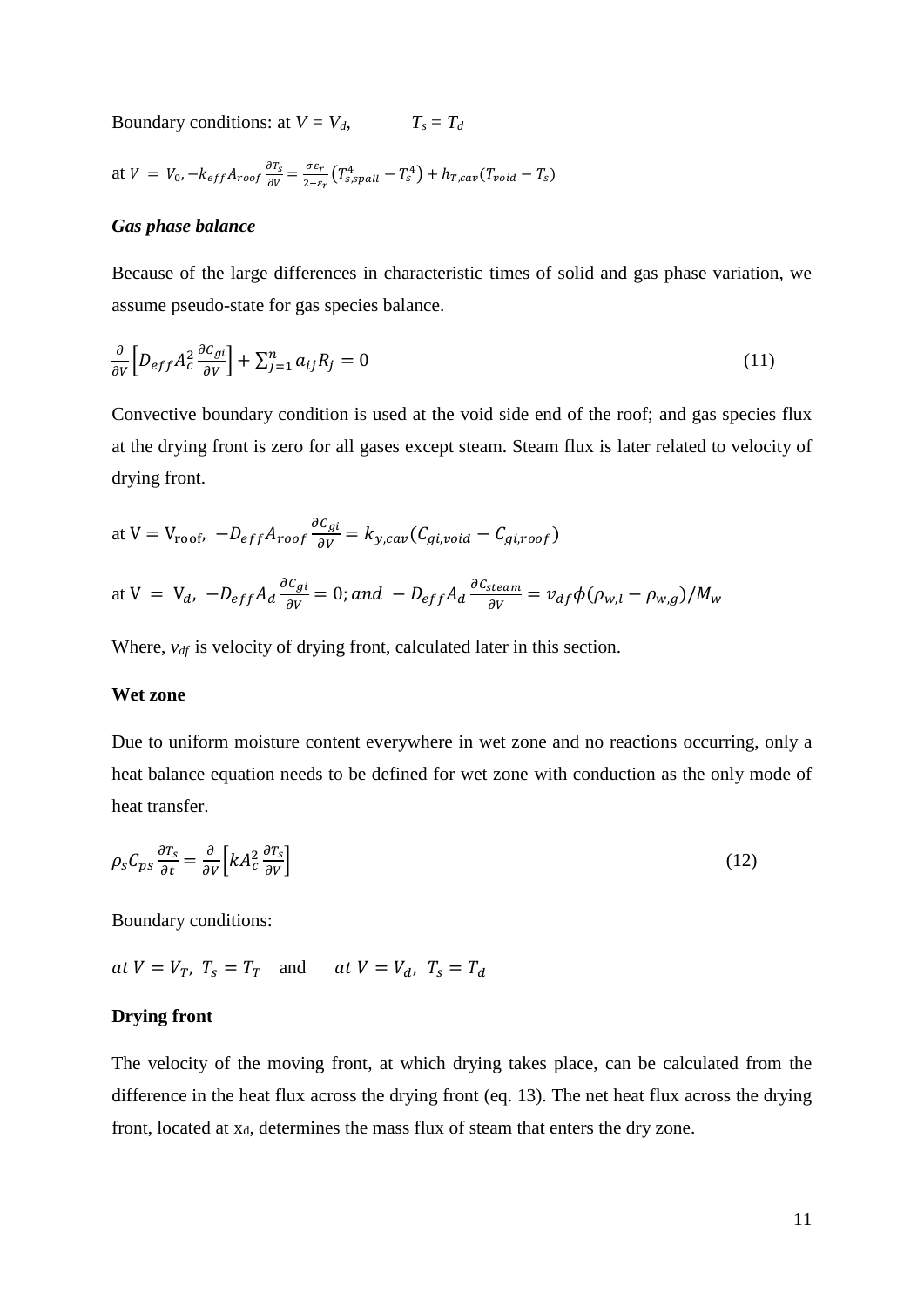$$
v_{df} = \frac{1}{\phi(\rho_{w,l} - \rho_{w,g})/M_w} \left( \frac{-k_{d-} \left[ \frac{\partial T}{\partial x} \right]_{d-} + k_{d+} \left[ \frac{\partial T}{\partial x} \right]_{d+}}{\Delta H_{vap}} \right) \tag{13}
$$

Once the drying front velocity is calculated by using eq. 13, increase in the size of dry zone needs to be determined. The different variables corresponding to the newly added nodes in the dry zone are defined as per the scheme designed in part-I of this paper<sup>2</sup>.

### **Spalling**

Spalling is the thermo-mechanical failure of coal/char particles on the floor of the cavity, under the UCG conditions of high temperature and increased porosity of underground coal seam. Spalling is advantageous to UCG as it increases available surface area for reactions however it complicates modeling by introducing new parameters in the model and causes changes in the cavity size during the process. Definition of spalling for Phase-I model is based on temperature of top layer of the rubble zone. However, phase-II model considers the rubble as a CSTR, which does not allow us to use same parameters for defining spalling condition. A way out is to convert the spalling conditions from model-I into equivalent roof zone conditions. In this model, rate of spalling is introduced as a function of dry zone dynamics in such a way that the spalling occurs if coal density inside the dry zone reduces below the critical coal density i.e. spalling limit. This limit is a function of the coal properties and its type. In the present work, critical coal density is considered to be 60% of its initial density. Value of critical density directly affects the spalling rate and it is an important parameter.

Apart from spalling, heat and mass transfer correlations and reaction kinetics are other important input parameters for this model. Drying, pyrolysis, different heterogeneous and homogeneous chemical reactions and their kinetic models used in the phase-II model are similar to the ones used in modeling of initial cavity growth<sup>2</sup>. Heat and mass transfer effects are also treated in similar manner.

#### **Solution Procedure**

[Figure](#page-12-0) 4 shows the algorithm for solving the model equations for Phase-II of UCG process. The equations are divided in following five sets: dry zone balances, wet zone balances, solid phase balances in rubble zone, gas phase balances in rubble zone and gas phase balances for void zone. Solution procedure starts from the first compartment in the outflow channel by solving for balances in the cavity roof composed of dry and wet zones.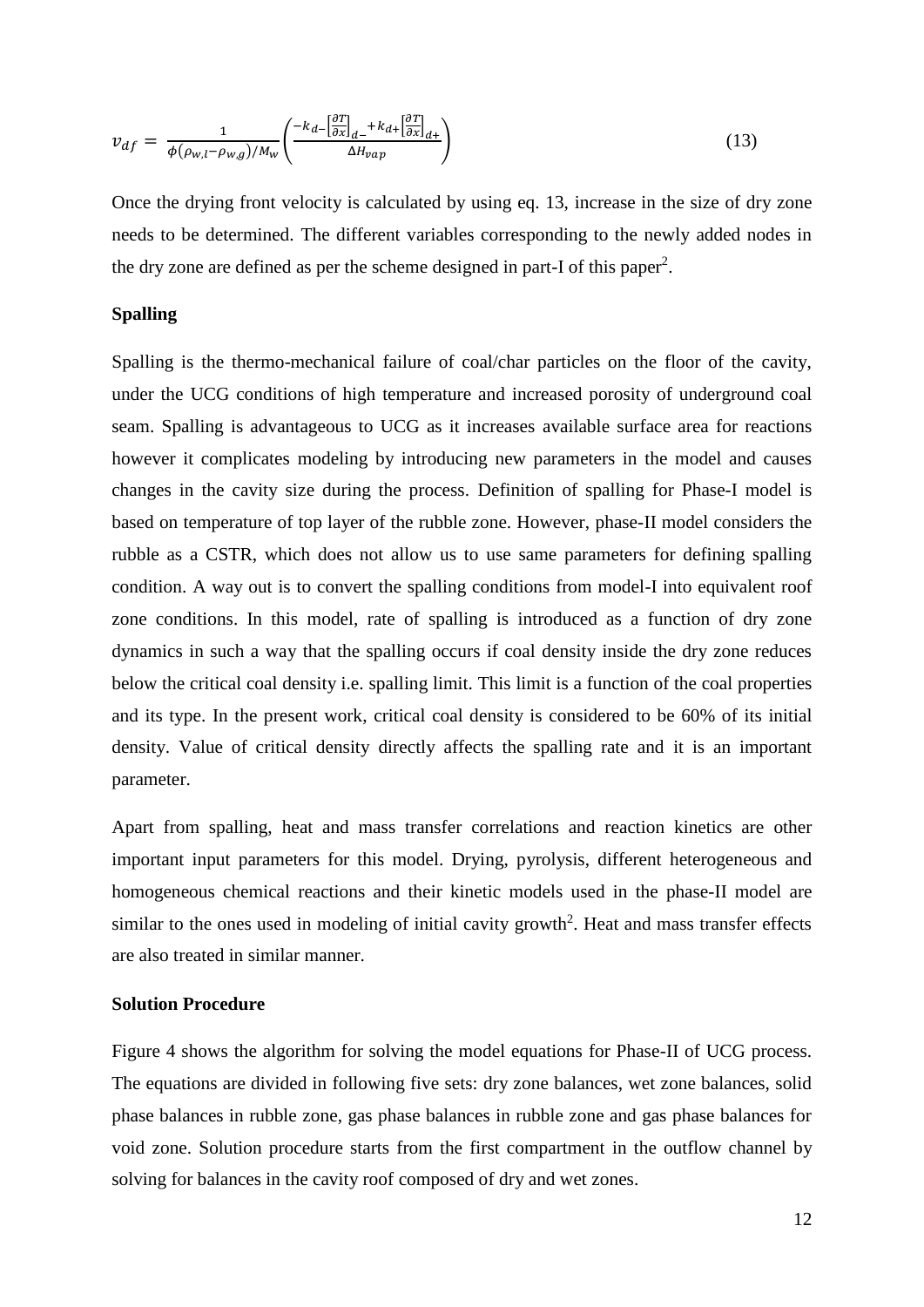

**Figure 4. Solution procedure for the model for Phase II of cavity growth**

<span id="page-12-0"></span>While dry zone model is the set of DAEs, the wet zone model comprises of heat balance equation only. Solution of dry zone and wet zone balance equations are used to calculate the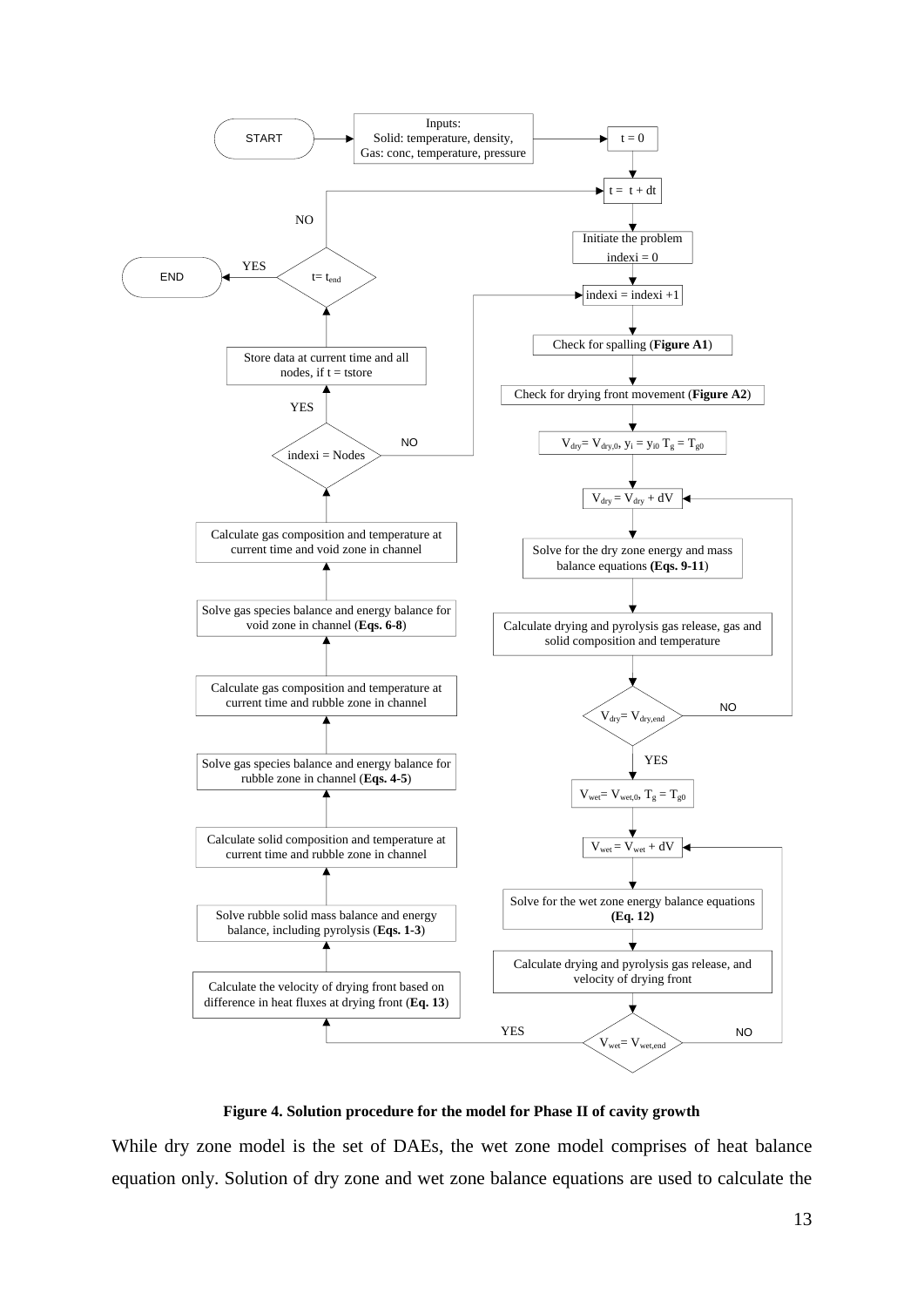drying front velocity. Dry zone volume is increased if the cumulative drying front movement is sufficiently high. The solution of roof model also provides the information to check whether spalling condition is satisfied. Later, the rubble zone model is solved. The model comprises of two sets of ODEs *viz*. solid phase balance equations and gas phase balance equations. Finally, the void zone balance equations for gas phase species and energy are solved simultaneously. This procedure is repeated till the last compartment before moving to the next time interval. Estimates for the solution at any time level in any compartment are made based on the solutions at the previous time level for the same compartment. The above procedure is repeated till the final time.

#### **Results and discussion**

Input parameters for the model are either specified earlier in this paper or in part-I of this work<sup>2</sup> . Two other important input parameters which are needed for simulating process model of phase-II of UCG. They are total number of compartments in the outflow channel, and the length of each compartment; the values considered are 10 and 0.5m respectively. The size of compartment changes only because of decreasing radius of hemi cylindrical channel. The model is the complex network of ideal reactors and hence the interpretation of the results is not straightforward. For example, if spalling takes place in *i*<sup>th</sup> compartment, gas composition and temperatures in all the downstream compartments are influenced.

It is also observed that the product gas mole fraction decreases once the rubble present on the floor of cavity is completely consumed as this reduces the overall reaction rate. Moreover, this causes delay in further spalling as the net exothermic effect caused by the reactions inside the rubble ceases when there is no rubble present on the floor of the channel. In this case, reactions occur only at the roof of the cavity, and the extent of the reactions at the roof is very less for the given values of coal porosities and gas diffusivities. Because of the reduction in the rates of reactions, the exit gas calorific value decreases. Comparison of the exit gas composition profiles for different initial rubble volumes, as shown in figure 5, indicates that the composition of gases improves in case of larger rubble size and the process can be sustained only if sufficiently large amount of rubble is present initially. Therefore a sufficient quantity of rubble is required on the floor of any compartment. In reality, when hot gases produced during phase-I of UCG pass through the outflow channel, they heat the coal at on the wall of the surrounding outflow channel. This can lead to drying, pyrolysis and possible spalling. Therefore, some amount of coal and char can be present on the floor of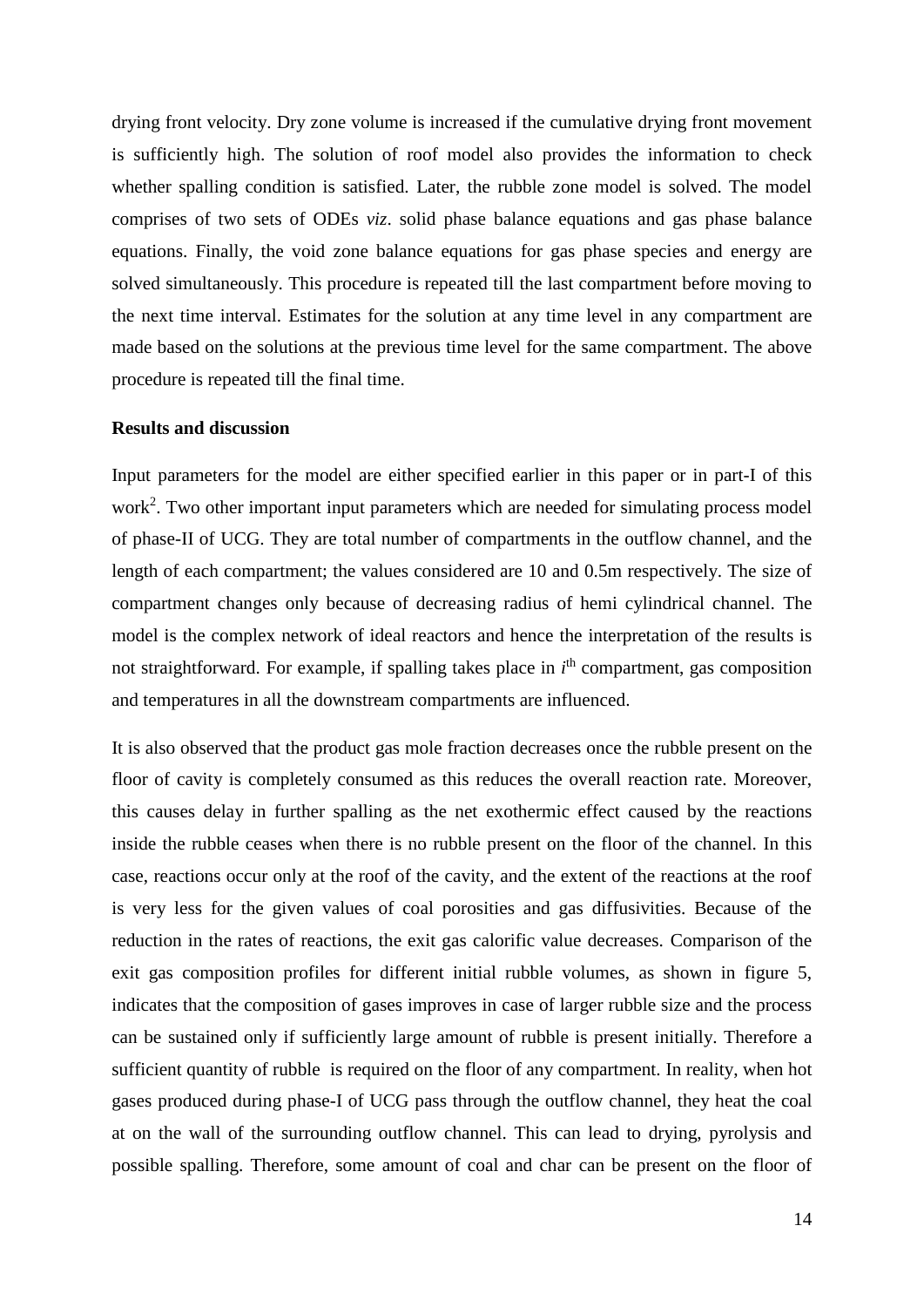outflow channel till some length, even before start of the phase-II. The state of the outflow channel at the start of phase-II is being approximated by the condition of constant non-zero char density till the first spalling instance occurs.



**Figure 5 Composition of gases (on dry basis) leaving the channel with spalled char = a) 22 kg and b)14 kg** In the following section of the paper, few of the representative results of the simulation are described. Out of 10 compartments assumed in this study, compartment number 5 is chosen as a representative compartment for interpreting the results. Figure 6a shows the profile of coal density in rubble zone of the compartment-5. Rubble contains only char and no coal before the first spalling instance, as coal is added to the rubble only by spalling. At the spalling instance, density of coal increases in the compartment-5 which later starts reducing because of conversion of coal into char and other pyrolysis products. This decrease in coal density continues till the next spalling instance, which adds more coal to the rubble.

Similarly, the profile of char density in rubble from compartment-5, as shown in figure 6b, can be explained by spalling dynamics. The solid, detached from the roof, contains more coal and less char, which reduces the net density of char in the rubble at every spalling instance. However, char density starts increasing just after this sharp reduction, due to rapid pyrolysis of spalled coal at higher temperatures in the rubble zone. While pyrolysis is taking place, char also gets consumed due to reactions with oxidants and gasifying agents. This leads to a peak in the char density after every instance of spalling. If spalling does not occur before the complete consumption of char in rubble, temperature of gases in rubble reduces to the inlet gas temperature because of the absence of reaction; it is evident between 7-8 hrs of figure 6b. This further delays next spalling. Delay in further spalling can be explained by figure 6c, which is the profile of density of coal at the roof of the channel in compartment-5. Coal density at the roof of the channel reduces because of pyrolysis. Therefore, it can be said that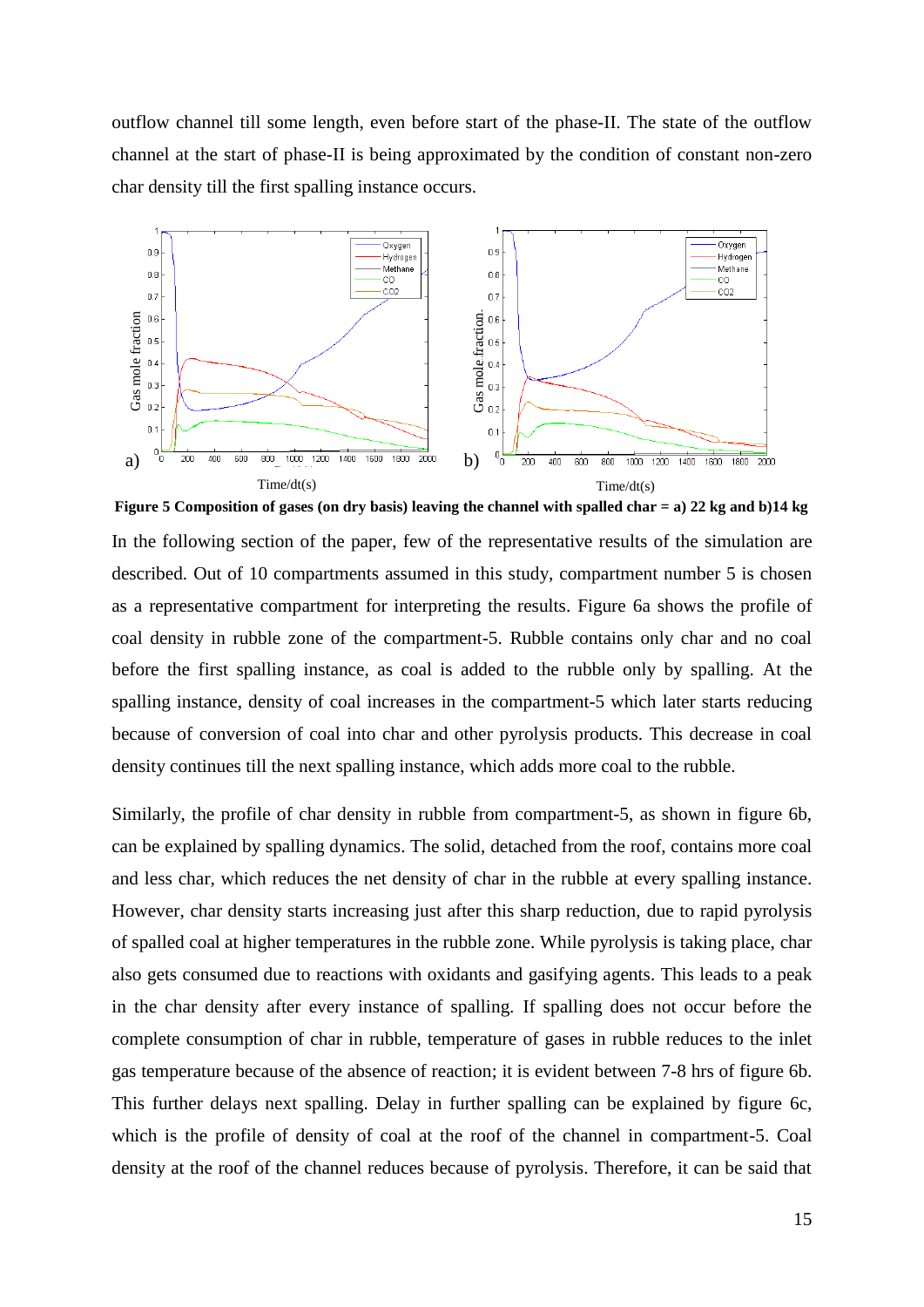the observed coal density is related to the degree of pyrolysis which determines rate of spalling in any compartment. As it can be observed in figure 6c, coal density at the roof reduces between any two spalling instances, and it suddenly increases at the spalling instance. This increase in coal density is attributed to the exposure of less-pyrolysed coal from the roof after spalling of coal exposed to the void. In between 7 and 8 hours, the rate of decrease in coal density is reduced and spalling is delayed. The reason for delayed spalling is the nonavailability of char in rubble zone after  $\sim$ 7.5 hrs as shown in figure 6b, and this adversely affects the heat transferred to the roof from the rubble.



**Figure 6. Profile of a) density of coal and b) density of char in rubble zone for compartment-5, c) density of coal at roof surface of compartment-5**

Figure 7 shows the plot of mole fractions of the gas species along the length of outflow channel after 6 hrs. Oxygen and steam remain almost unreacted till a distance of 1.5 m from the entry point, indicating absence of coal till this distance. After this point in the channel, a compartment with substantial amount of char in its rubble is present i.e. reaction front. Once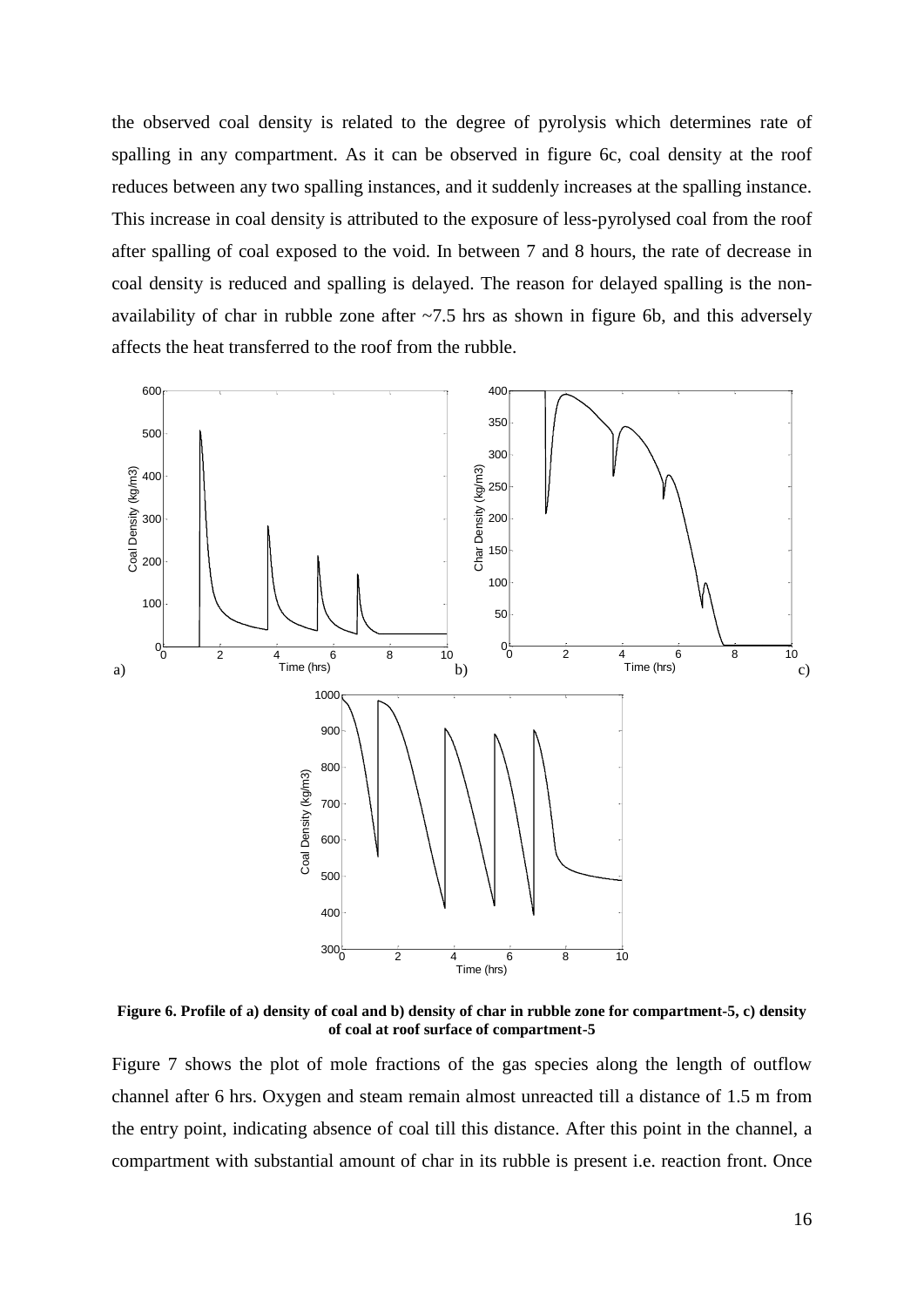the reactants reach the reaction front, oxygen starts reacting exothermically, which triggers gasification reactions to produce  $CO$  and  $H<sub>2</sub>$ . We observe a continuous increase in hydrogen and carbon dioxide mole fractions while carbon monoxide and steam compositions decrease along the length of channel. This is because of the reversible water-gas shift reaction taking place in all the compartments ahead of reaction front. As methanation is slow due to low pressure, methane is present in very small fractions at any point in the channel.

**Error! Reference source not found.**a shows the composition profiles of the gases leaving the outflow channel (on dry basis) against time. Due to combustion reaction oxygen gets consumed very rapidly in the rubble zone but part of it also bypasses through the void in the channel. It is also observed that the average composition of product gas remains constant for a long duration. The fluctuations in the composition are because of instances of spalling in different compartments. Total 37 spalling instances are observed in the given time for all the compartments put together, which is exactly equal to the number of fluctuations in the outlet gas composition and hence in the calorific value. The fluctuations at the spalling instances are because of change in WGS reaction equilibrium and fast pyrolysis of coal after it spalls. It can also be observed from the profiles that the oxygen mole fraction in the exit gas starts increasing after 8 hrs. This is the time when the reaction front has crossed half the channel. At the end (10 hrs), the reaction front reaches ninth compartment of the outflow channel which further increases the oxygen mole fraction in the exit gas.



**Figure 7. Composition of gases along the length of outflow channel after 6 hrs**

Figure 8b shows the variation in calorific value (CV) of the exit gas (on dry basis) from the outflow channel. The exit gas CV is calculated as: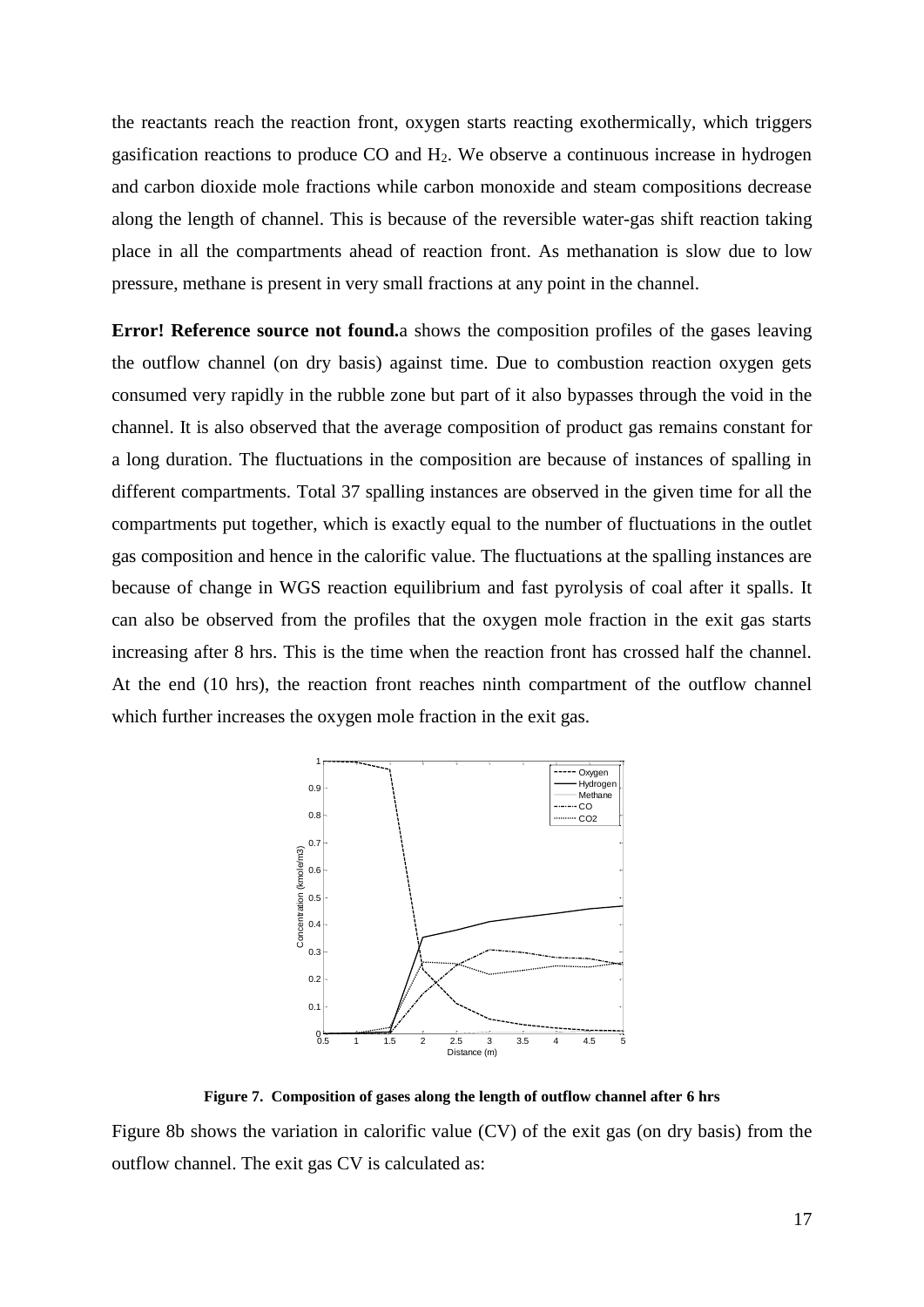

**Figure 8 Profile of a) composition of gases leaving the channel, b) calorific value of exit gas**

Calorific value of the exit gas fluctuates around a fairly constant value. The reason for the constant average CV is the availability of sufficient coal/char in the compartments beyond the reaction front. As the reaction front moves further, at some time, part of inlet oxygen starts appearing in the exit gas. This also affects the calorific value and therefore it starts reducing after ~8 hrs. The time after which the average calorific value decreases, depends obviously on the distance between entry and exit points i.e. injection and production wells.

## **Comparison with laboratory scale experiments**

This process model has been used to explain experimental observation during UCG experiments performed earlier to determine spalling effects and criteria<sup>15</sup>. For the comparison with lab-scale experiments, the process model developed in this work was appropriately downscaled to the shape and size of the spalling apparatus and the simulations were performed at experimental operating and observed spalling conditions. These experiments were performed on a spalling apparatus which mimics the flow conditions in actual outflow channel. More details of these experiments and the results can be found elsewhere<sup>15</sup>. Figure 9 shows that the proposed model is able to predict the product gas calorific values as well as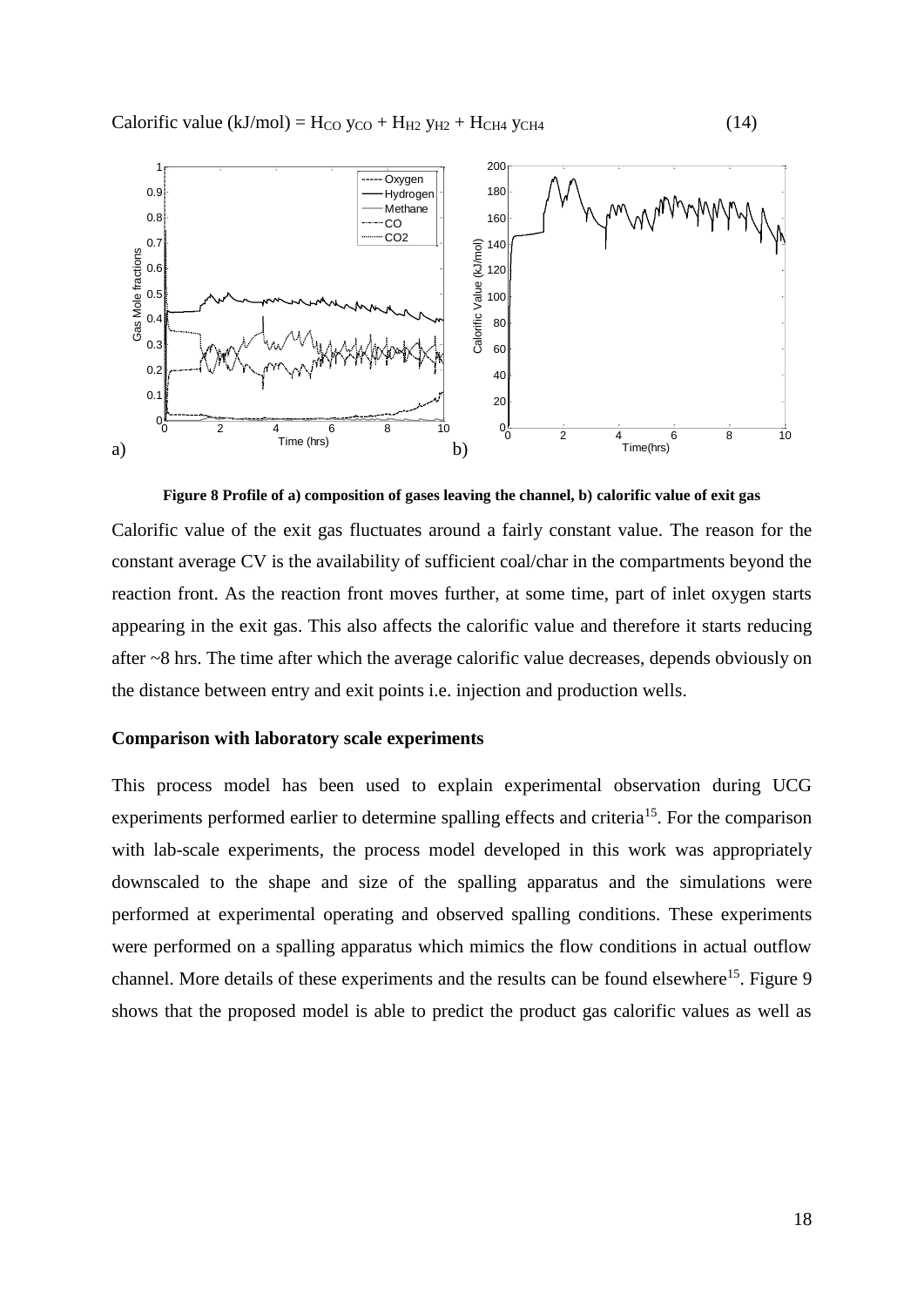the time required for the consumption of available coal during a UCG-spalling experiment.





Simulations were also performed at different spalling rates and the average calorific values of product gas at different rates of spalling were observed. It showed that the increase in spalling rate enhances the exit gas calorific value till a certain spalling rate however, it does not have any effect afterwards. This particular spalling rate has been termed as critical spalling rate in our earlier work<sup>16</sup>. Above the critical spalling rate, the only limiting factor for char reactions is the availability of reacting gases in the rubble zone.

#### **Comparison of phase-I and phase-II model performance for Vastan Coal Reserve**

As it has been reported earlier in this paper, the process model developed for the two phases of UCG is to be used to predict the performance of UCG of Vastan coal mine. The thickness of coal seam of interest is around 6 m and the distance between the injection and production wells may be considered as 40 m. With these dimensions in view, initial cavity size till the cavity hits overburden is  $452 \text{ m}^3$ , assuming exactly hemispherical cavity. And outflow channel volume is  $2340 \text{ m}^3$  (6 m height, 12 m width and 40 m length of outflow channel). Interestingly, though the volume of coal affected by UCG process at any time, for same operating conditions, is different for the phase-I and phase-II, resultant calorific value of exit gases remains almost similar in both the phases. Similarly, the rate of coal gasification remains almost same in both phases. Therefore the time required for completion of each phase should be proportional to the volume of coal to be consumed in that particular phase for similar operating conditions. Table 1 presents a comparison between UCG process and its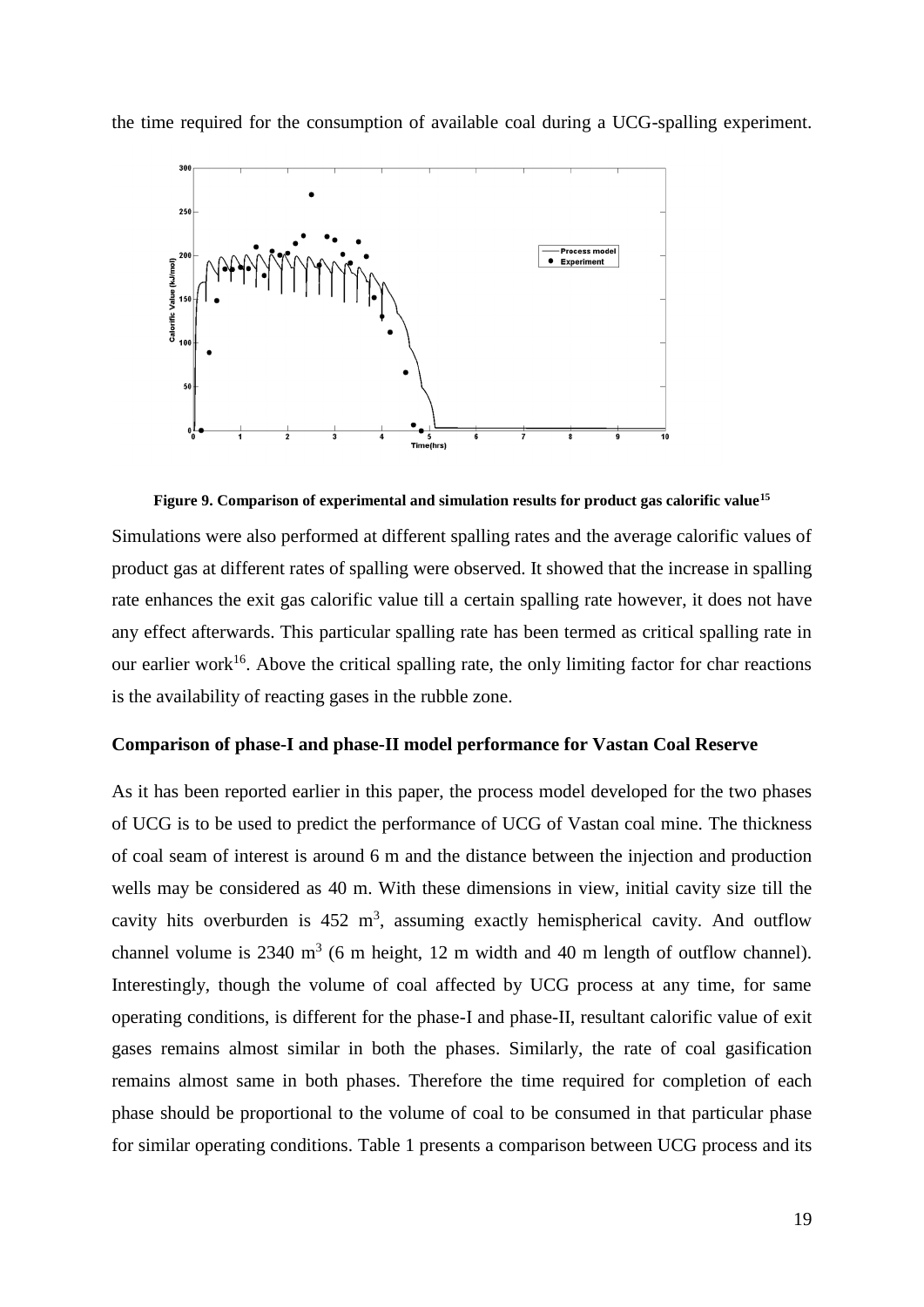performance during phase-I and phase-II. This comparison also uses some of the results of parametric studies on these models, which is the topic of next paper in this series.

| no.              | Parameter                                              | Phase-I                                                                         | Phase-II                                                                                  |  |
|------------------|--------------------------------------------------------|---------------------------------------------------------------------------------|-------------------------------------------------------------------------------------------|--|
| $\mathbf{1}$     | General                                                | Initial radial (vertical) growth of cavity                                      | Growth of cavity in horizontal direction                                                  |  |
|                  | description                                            | till the cavity hits the overburden in                                          | along the horizontal outflow channel, starts                                              |  |
|                  |                                                        | initial tear-drop shape cavity                                                  | after the cavity hits the overburden                                                      |  |
|                  |                                                        |                                                                                 |                                                                                           |  |
| $\overline{2}$   | Time                                                   | For the coal of interest, time required for                                     | For coal of interest, time required for                                                   |  |
|                  |                                                        | phase-I can be 15-20% of the total time.                                        | phase-II can be 80-85% of the total time.                                                 |  |
| 3                | Calorific<br>value                                     | Maximum among average CVs obtained                                              | Maximum among the average CVs obtained                                                    |  |
|                  | (CV)<br>and<br>its                                     | is 172 kJ/mol. Because of spalling, CV                                          | is 172 kJ/mol. Because of spalling, CV                                                    |  |
|                  | fluctuations                                           | fluctuates around the average. value by                                         | fluctuates around the average value by $+4$                                               |  |
|                  |                                                        | $+10$ kJ/mol.                                                                   | kJ/mol.                                                                                   |  |
|                  |                                                        |                                                                                 | The maximum of average CVs obtained by simulations for phase-I and phase-II is            |  |
|                  |                                                        |                                                                                 | almost same. This observation can be generalized for different coals if the spalling rate |  |
|                  |                                                        |                                                                                 |                                                                                           |  |
|                  | is substantial for the reactions to sustain in rubble. |                                                                                 |                                                                                           |  |
| $\overline{4}$   | Un-reacted coal                                        | Almost no coal remains un-reacted in                                            | In outflow channel, flow of reactive gases                                                |  |
|                  | in cavity                                              | phase-I cavity because the reactive gases                                       | can bypass the rubble while flowing                                                       |  |
|                  |                                                        | have to pass through the rubble.                                                | parallel through the void. This creates the                                               |  |
|                  |                                                        |                                                                                 | conditions of reduced temperatures in some                                                |  |
|                  |                                                        |                                                                                 | compartments resulting in possibility of                                                  |  |
|                  |                                                        |                                                                                 | unconsumed coal.                                                                          |  |
|                  |                                                        |                                                                                 |                                                                                           |  |
| 6                | Effect of spalling                                     | Lower spalling rates i.e. lower than                                            | Spalling affects the exit gas quality in                                                  |  |
|                  | rate variation                                         | critical spalling rate, shows effect of                                         | similar way to phase-I, however effect of                                                 |  |
|                  |                                                        | spalling rate on exit gas quality.                                              | spalling rate/condition is observed at much                                               |  |
|                  |                                                        | However, higher spalling rates results in                                       | lesser values of spalling rates as the exit gas                                           |  |
|                  |                                                        | same quality of exit gas, without any<br>effect of variation in spalling rates. | quality is resultant of dynamics in several                                               |  |
|                  |                                                        |                                                                                 | compartments.                                                                             |  |
| $\boldsymbol{7}$ | Importance of                                          | Flow patterns are important factors and                                         | Flow distribution between void and rubble                                                 |  |
|                  | accurate flow                                          | exit gas quality is a strong function of                                        | zones does not affect the exit gas quality                                                |  |
|                  | pattern                                                | gas flow rates and flow patterns.                                               | significantly because of more number of                                                   |  |
|                  | determination                                          |                                                                                 | compartments.<br>Large<br>number<br>of                                                    |  |
|                  |                                                        |                                                                                 | compartments provides a balancing effect.                                                 |  |
|                  |                                                        |                                                                                 |                                                                                           |  |
| 8                | Amount of coal                                         | Area of roof exposed to hot rubble is                                           | Area of roof exposed to hot conditions in                                                 |  |
|                  | affected per unit                                      | limited and this reduces the amount of                                          | rubble is relatively huge which provides                                                  |  |
|                  | coal<br>consumed                                       | coal heated and affected. This results in                                       | high rates of pyrolysis resulting in huge                                                 |  |
|                  | for same CV at                                         | less amount of coal getting affected per                                        | amount of coal getting affected per kg of                                                 |  |
|                  | similar operating                                      | kg of coal consumed. (~1.8 kg coal                                              | coal consumed. (~4 kg coal affected/kg coal                                               |  |
|                  | conditions                                             | affected/kg coal consumed)                                                      | consumed)                                                                                 |  |
|                  |                                                        | (Affected coal = coal with reduced density)                                     |                                                                                           |  |
|                  |                                                        |                                                                                 |                                                                                           |  |
| 10               | Validation                                             | Model is validated by comparing its                                             | Model is validated by comparison between                                                  |  |
|                  |                                                        | predictions with results of laboratory                                          | model predictions and laboratory scale                                                    |  |
|                  |                                                        |                                                                                 |                                                                                           |  |

**Table 1. Comparison between phase-I and phase-II of UCG**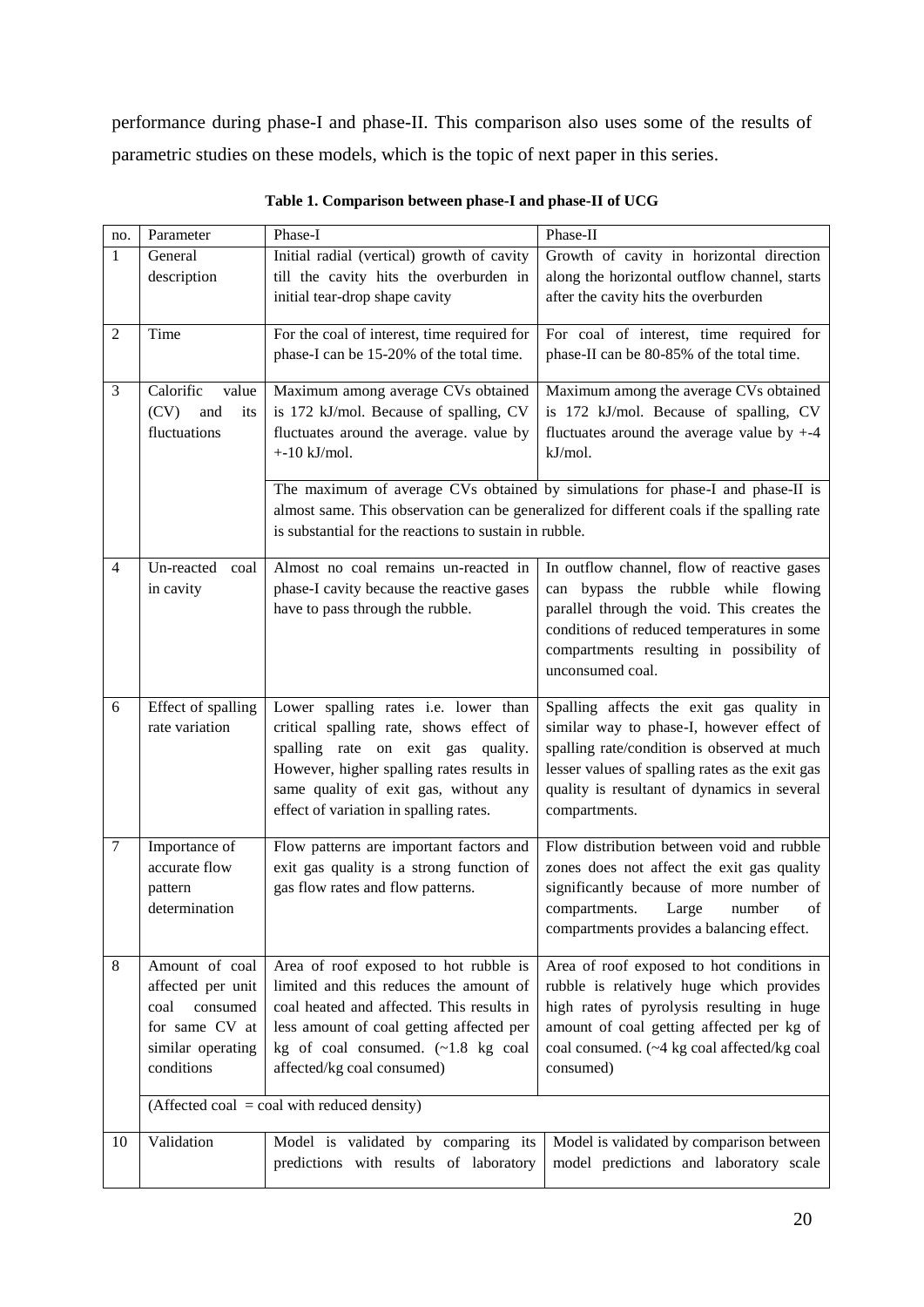|  | scale micro-UCG experiments. | experiments with similar flow conditions. |
|--|------------------------------|-------------------------------------------|
|  |                              |                                           |

The time required for completion of different phases depends strongly on thickness of coal seam. If thickness of a coal seam is very less, time required for completion of phase-I will be less, whereas the phase-I will last longer in case of thick coal seams. Therefore both these models are important and there may be cases where only one of them is sufficient to achieve reliable predictions.

## **Comparison with field trials**

In this section, model results are compared with few field trial results on different type of coals. Figure 10 shows the comparison of predicted CV of the exit gas with those observed during different field trials.



**Figure 10. Comparison of calorific values (kJ/mol) of the product gas predicted by the present model for Vastan coal with different field trials (on dry basis)**

The field trials selected are mostly the ones where a mixture of steam and oxygen is used as inlet gas<sup>17</sup>. Similar comparison between exit gas compositions predicted by the model and that observed during different field trials also provides a good agreement. This comparison is only to demonstrate that the predictions by the process model fall in line qualitatively with the UCG performances recorded in the worldwide field trials. No other inference can be drawn from these comparisons as the properties of coal and process conditions in each case are not very similar. However, for commercial applications of UCG, the comparison of the calorific value and compositions of product gas with that from different UCG trials may be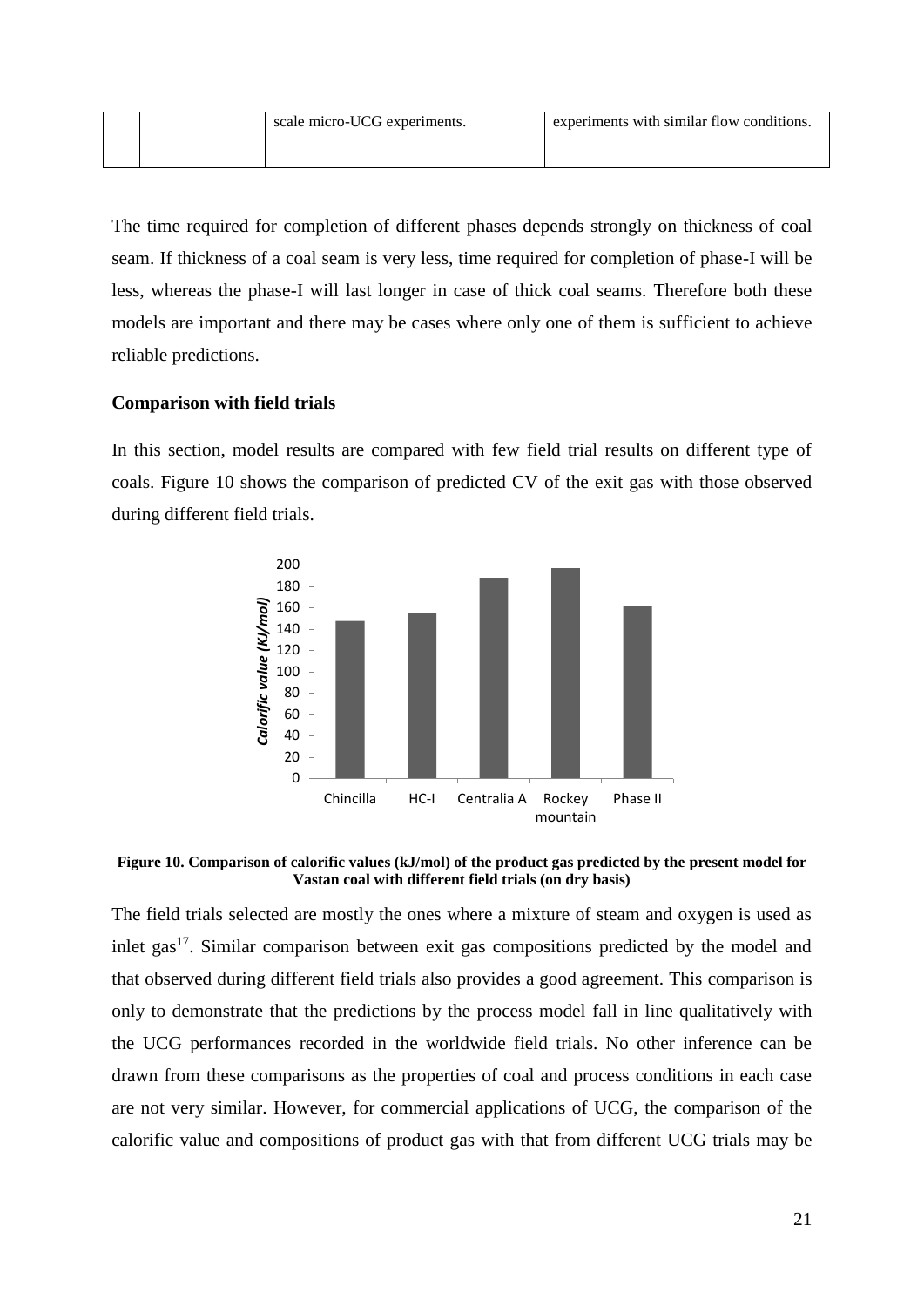helpful as it can provide an initial indication of economic viability and possible end-use of the product gas.

## **Conclusion**

Flow patterns in the outflow channel are non-ideal and hence a compartment model with parallel flow streams is proposed and solved for the outlet gas composition. The model proposed in this paper incorporates spalling, roof dynamics, transport processes and all important reactions including drying and pyrolysis. The model predicts that the calorific value of the exit gas fluctuates around an almost constant average for a long time till the volume of the void becomes higher than rubble volume. This observation goes well with most of the field trials showing fairly constant exit gas CV. Applicability of process model and reliability of its results depend on the accuracy of the model parameters like spalling condition, flow distribution in void and rubble, number of compartments in outflow channel and number of mixed reactors in rubble zone. These parameters are specific to the given coal seam and the operating conditions. The proposed model in the present work with appropriate parameters can be used for predicting and optimizing forward growth during several methods of UCG e.g. linked vertical wells (LVW), controlled retracting injection point (CRIP). Comparison between results of model and laboratory scale experiments shows an excellent match between experimental and model predictions of exit gas CV and time required for consumption of available coal. UCG performance predicted by this model is also in reasonably good agreement with the outcomes of different similar field trials thereby proving the suitability of the coal of interest for UCG. In addition, this paper also put forth the differences between phase-I and phase-II of UCG on parameters like spalling rate, amount of coal affected, gasification time and importance of flow pattern determination for Vastan coal. This comparison confirms the importance of our modeling approach of developing two different models for phase-I and II of UCG.

## **Notations**

#### *Acronyms*

- CRIP Controlled Retracting Ignition Point
- CSTR Continuous Stirred Tank Reactor
- DAE Differential-Algebraic Equation
- LVW Linked vertical Wells
- RTD Residence Time Distribution
- UCG Underground Coal Gasification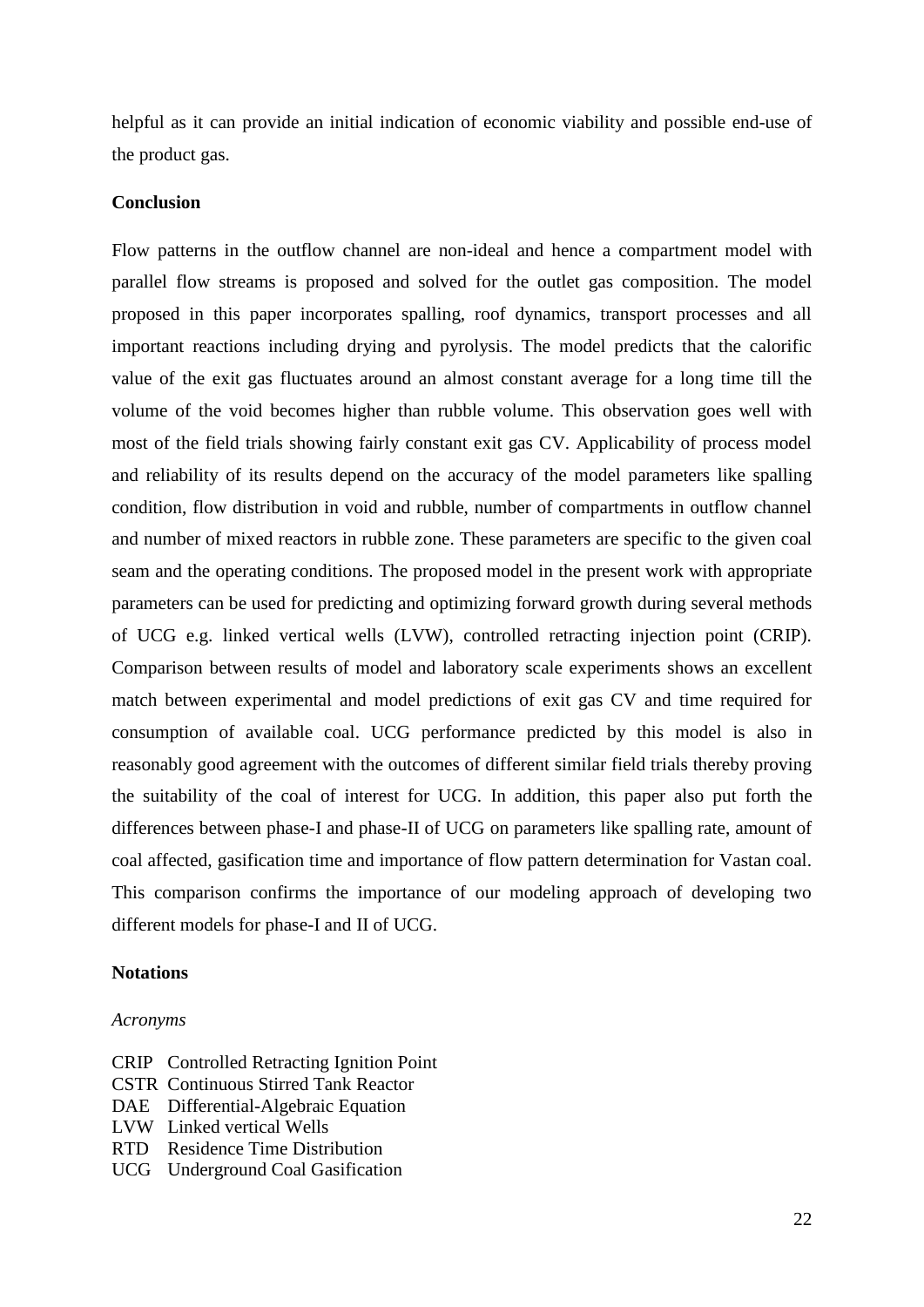## WGS Water Gas Shift

## *Symbols*

- $A_C$  Area of cross-section (m<sup>2</sup>)
- $A_{\text{roof}}$  Area of roof surface  $(m^2)$  changes with time
- $C_g$  Gas concentration (kmol/m<sup>3</sup>)
- $C_p$  Specific heat (kJ/kmol/K for gas and kJ/kg/K for solids)
- $D_{\text{eff}}$  Effective Diffusivity (m<sup>2</sup>/sec)
- ΔH Heat of reaction (kJ/kmol)
- $F_w$  Rate of water influx (kmol/sec)
- H Enthalpy (kJ/kmole)
- M Molecular weight (kg/kmol)
- V Volume  $(m^3)$
- $R_i$  $<sup>th</sup>$  reaction (kmol/m<sup>3</sup>/sec)</sup>
- T Temperature (K)
- $a_{ii}$  Stoichiometric coeff of i<sup>th</sup> gas species in j<sup>th</sup> reaction
- $a<sub>s</sub>$ <sub>ii</sub> Stoichiometric coeff of i<sup>th</sup> solid species in j<sup>th</sup> reaction
- h<sub>T</sub> Heat transfer coefficient in between gas and bed of particles  $(kW/m^3/K)$
- $h_{\text{Tcav}}$  Heat transfer coefficient from void to wall transfer (kW/m<sup>2</sup>/K)
- $k<sub>eff</sub>$  Effective conductivity (kW/m/K)
- $k_{\rm{v, cav}}$  Mass transfer coefficient from void to wall transfer (m/sec)
- *t* Time (sec)
- $v_{df}$  Velocity of drying front (m/sec)
- $\varepsilon_r$  Radiation emissivity
- $ρ$  Solid density (kg/m<sup>3</sup>)
- σ Stefan boltzman constant (kW/m<sup>2</sup>/K<sup>4</sup>)
- τ Residence time in a zone (sec)
- Φ Porosity
- *v* Gas flow rate  $(m^3/sec)$

## *Subscripts*

- g Gas phase
- s Solid phase
- c Cross-section
- w Water influx or water
- d Drying
- i Species index
- j Reaction index
- in Inlet of a zone
- void Void zone in channel
- roof Cavity roof
- vap Vaporization
- df Drying front
- spall Conditions inside spalled rubble
- T Volume of total coal seam (at the end of wet zone)
- l Liquid phase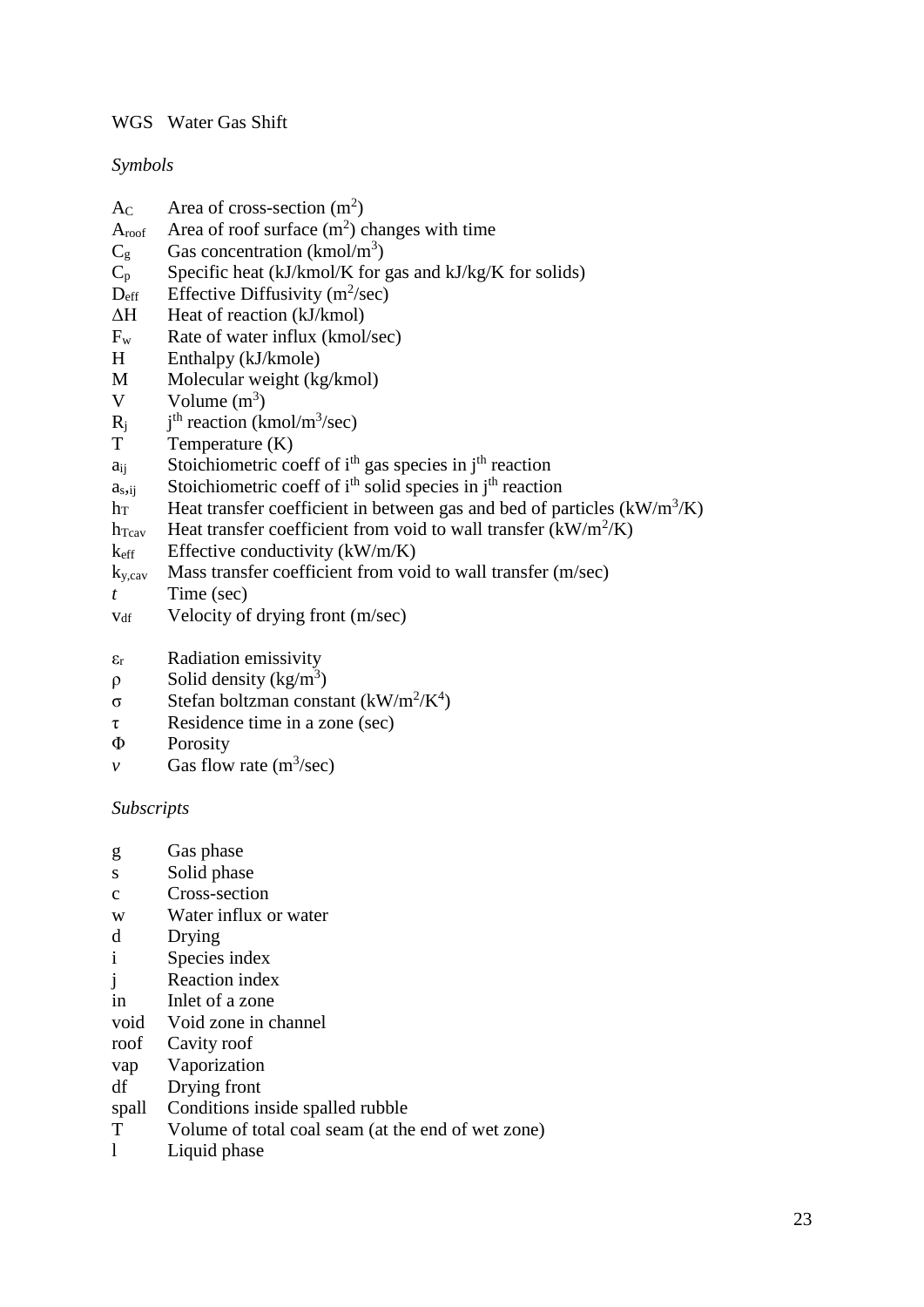#### **References**

- 1. Aghalayam, P. *Underground Coal Gasification: A Clean Coal Technology.* In *Handbook on Combustion*; Wiley-VCH books, 2010; 257–275.
- 2. Samdani, G.; Aghalayam, P.; Ganesh, A.; Sapru, R. K.; Lohar, B. L.; Mahajani, S. M. A Process Model for Underground Coal Gasification- Part-I: Cavity Growth. Communicated with *Ind. Eng. Chem. Res.*
- 3. Shafirovich, E.; Varma, A. Underground Coal Gasification: A Brief Review of Current Status. *Ind. Eng. Chem. Res.* **2009,** 48, 7865.
- 4. Dinsmoor, B.; Galland, J.M.; Edgar, T.F. Modeling of cavity formation during underground coal gasification. *J. Petro. Tech*., **1978**, 30, 695.
- 5. Chang, H.L. Process analysis and simulation of underground coal gasification flow model. 1984, PhD thesis. University of Texas at Austin.
- 6. van Batenburg, D.W.; Biezen, N.J.; Bruining, J., New channel model for underground gasification of thin, deep coal seams. *In Situ*, **1994**, 18, 419.
- 7. Coeme, A.; Pirard, J.P.; Mostade, M; Modeling of the chemical processes in a longwall face underground gasifier at great depth. *In Situ*, **1993**, 17, 83.
- 8. Kuyper, R.A.; Van Der Meer, Th.H.; Hoogendoorn, C.J. Turbulent natural convection flow due to combined buoyancy forces during underground gasification of thin coal layers. Chemical Engineering Science, **1994**, 49, 851.
- 9. Kreinin, E.V.; Shifrin, E.I. Mathematical modeling of the gas generation process in a coal reaction chamber. J. Mining Sci. **1995**, 31, 230.
- 10. Perkins, G. Numerical modelling of underground coal gasification and its application to Australian coal seam conditions. **2005** <http://www.ac3.edu.au/edu/papers/perkinsg01.pdf>
- 11. Britten, J.A. Recession of a coal face exposed to a high temperature. Int. J. Heat Mass Transfer, **1986**, 29, 965.
- 12. Perkins, G.; Sahajwalla, V. Steady-State Model for Estimating Gas Production from Underground Coal Gasification. *Energy Fuels*, **2008**, 22, 3902.
- 13. Hill, R.W.; Thorsness, C.B.; Cena, R.J.; Aiman, W.R.; Stephens D.R. Results from the third LLL underground coals gasification projects: 1978 status. Proc. 4<sup>th</sup> Annual UCG Symp. Steamboat Springs, CO, July-1978.